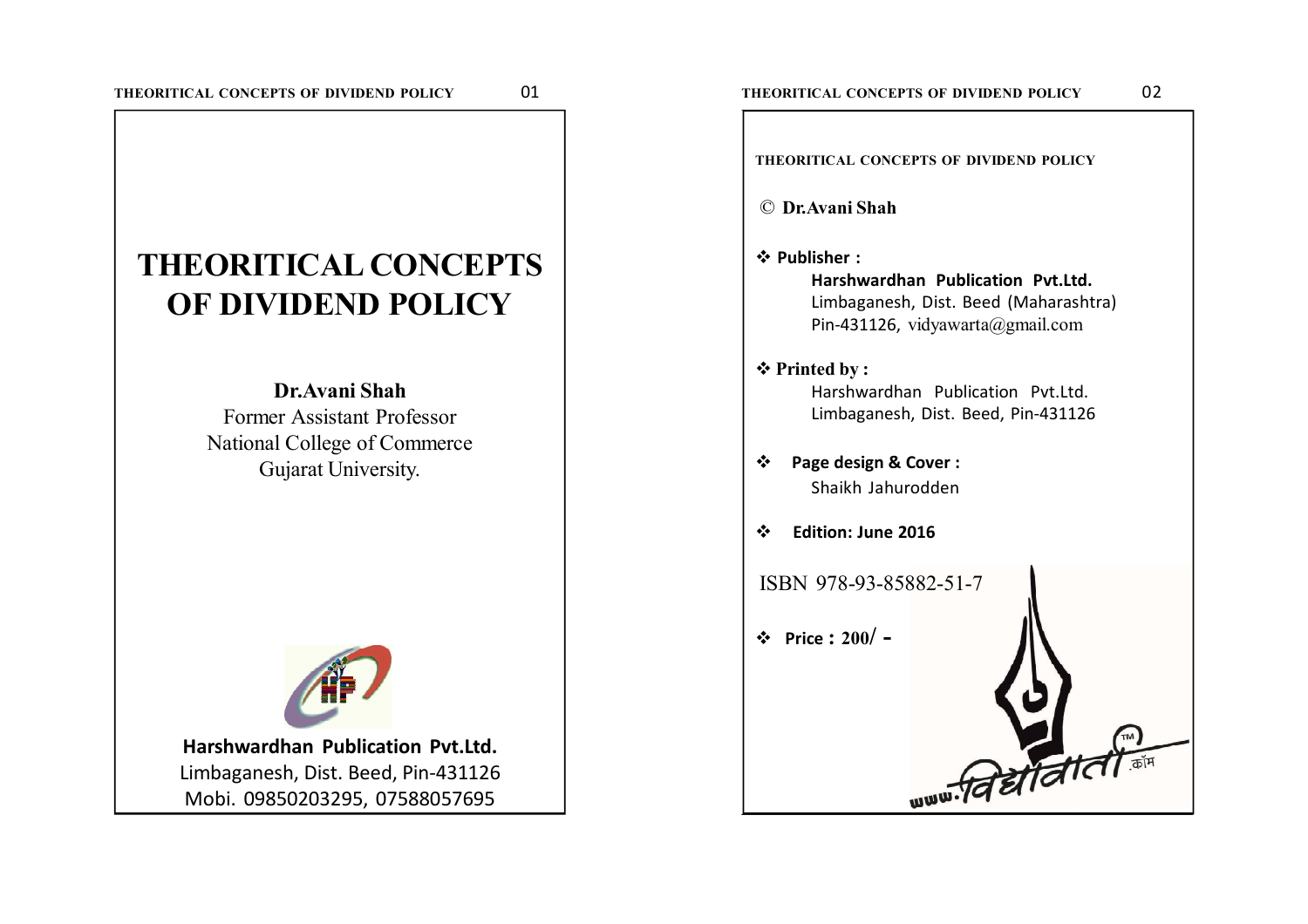

#### **PREFACE**

The concept of dividend policy has become an interesting issue in financial literature. Many researches have been made on dividend decision. Dividend is that part of the net earnings of a corporation that is distributed to its stockholders. It is a payment made to the equity shareholders for their investment in the company. In other words, Dividend is a reward to equity shareholders for their investment in the company. It is a basic right of equity shareholders to get dividend from the earnings of a company. Their shares should be distributed among the members within the limit of an act and with rational behaviour of directors. So, to provide fair and adequate return to shareholders in dividend form, increasing firms' value and shareholders' wealth maximization are main goals of financial manager.

The study entitled "THEORITICAL CONCEPTS OF DIVIDEND POLICY" describes the basic concepts,types,measurements,models etc. of dividend policy.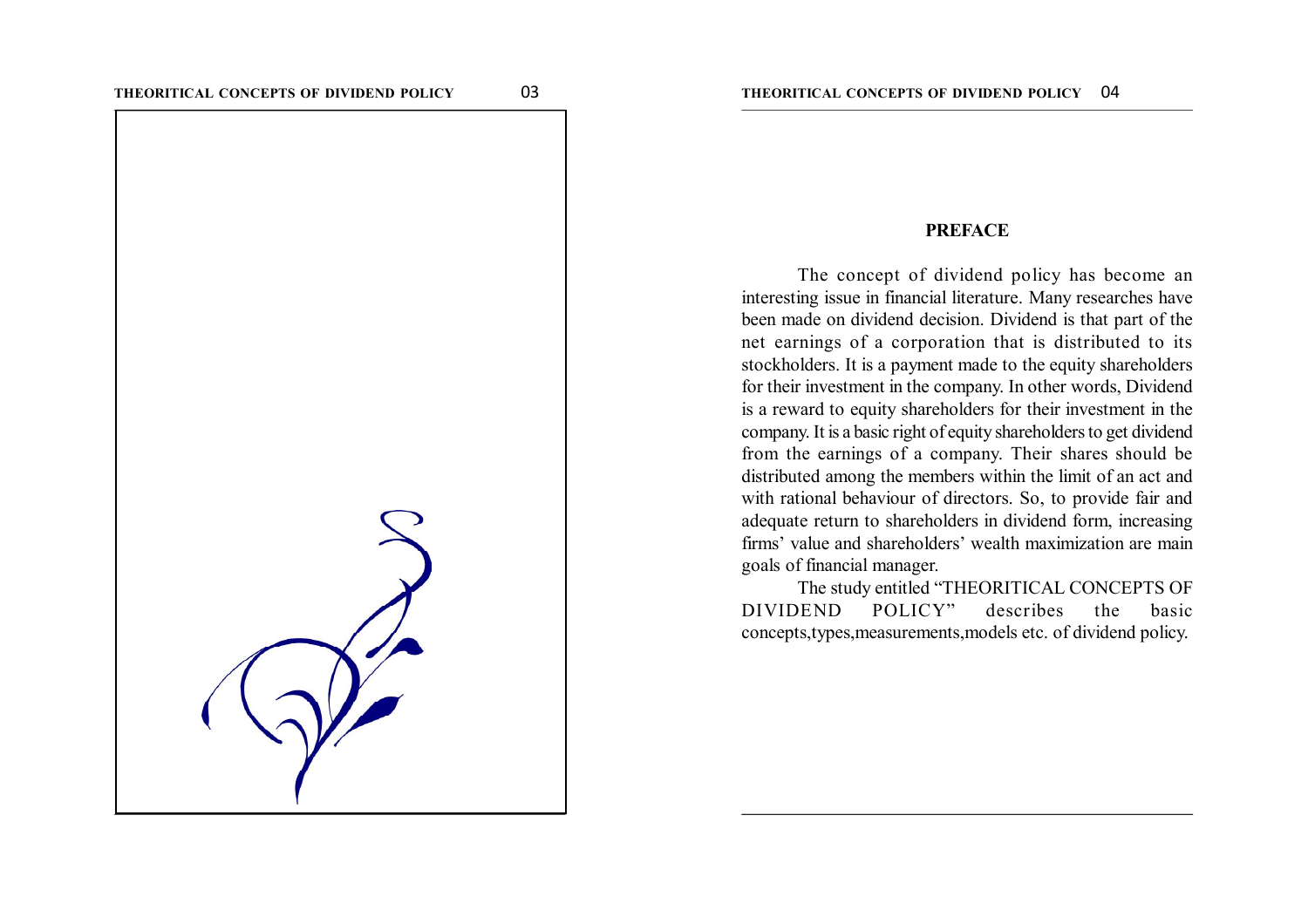# **DETAILS**

### **CHAPTER-1** INTRODUCTION **// 06**

**1 CHAPTER-2** TYPES OF DIVIDEND AND DIVIDEND PROCEDURE **// 13**

 **CHAPTER-3** DIFFERENT DIVIDEND POLICIES THEORIES**// 21**

> **CHAPTER-4** TYPES OF DIVIDEND POLICIES **// 32**

 **CHAPTER-5** MEASUREMENT OF DIVIDEND POLICIES **// 40**

BIBLIOGRAPHY AND WEBLIOGRAPHY**// 45**

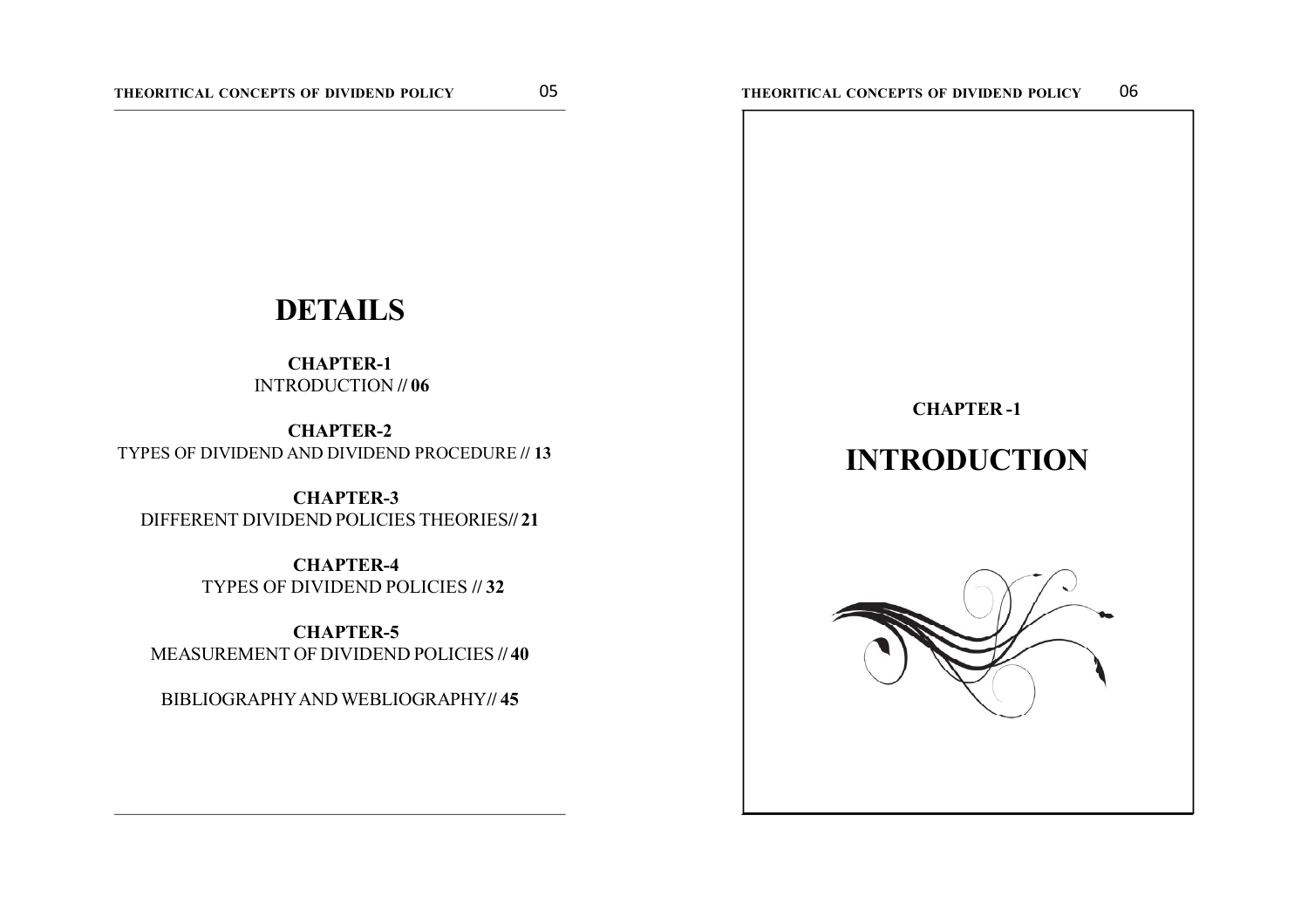#### **CONTENT**

**1.0** Introduction **1.1** Dividend – Defined **1.2** Dividend Policy – Defined

#### **1.0 INTRODUCTION**

Once a company makes a profit, it must decide on what to do with those profits. They could continue to retain the profits within the company, or they could pay out the profits to the owners of the firm in the form of dividends. The dividend policy decision involves two questions:

1) What fraction of earnings should be paid out, on average, over time? And, 2) What type of dividend policy should the firm follow? Le issues such as whether it should maintain steady dividend policy or a policy increasing dividend growth rate etc.

On the other hand Management has to satisfy various stakeholders from the profit. Out of the Stakeholders priority is to be given to equity share - holders as they are being the highest risk.

# **1.1 DIVIDEND - DEFINED DEFINITION: DIVIDEND**

According to the Institute of Chartered Accountants of India, dividend is "a distribution to shareholders out of profits or reserves available for this purpose."1

"The term dividend refers to that portion of profit (after tax) which is distributed among the owners / shareholders of the firm "2"

"Dividend may be defined as the return that a shareholder gets from the company, out of its profits, on his shareholdings."3

In other words, dividend is that part of the net earnings of a corporation that is distributed to its stockholders. It is a payment made to the equity shareholders for their investment in the company.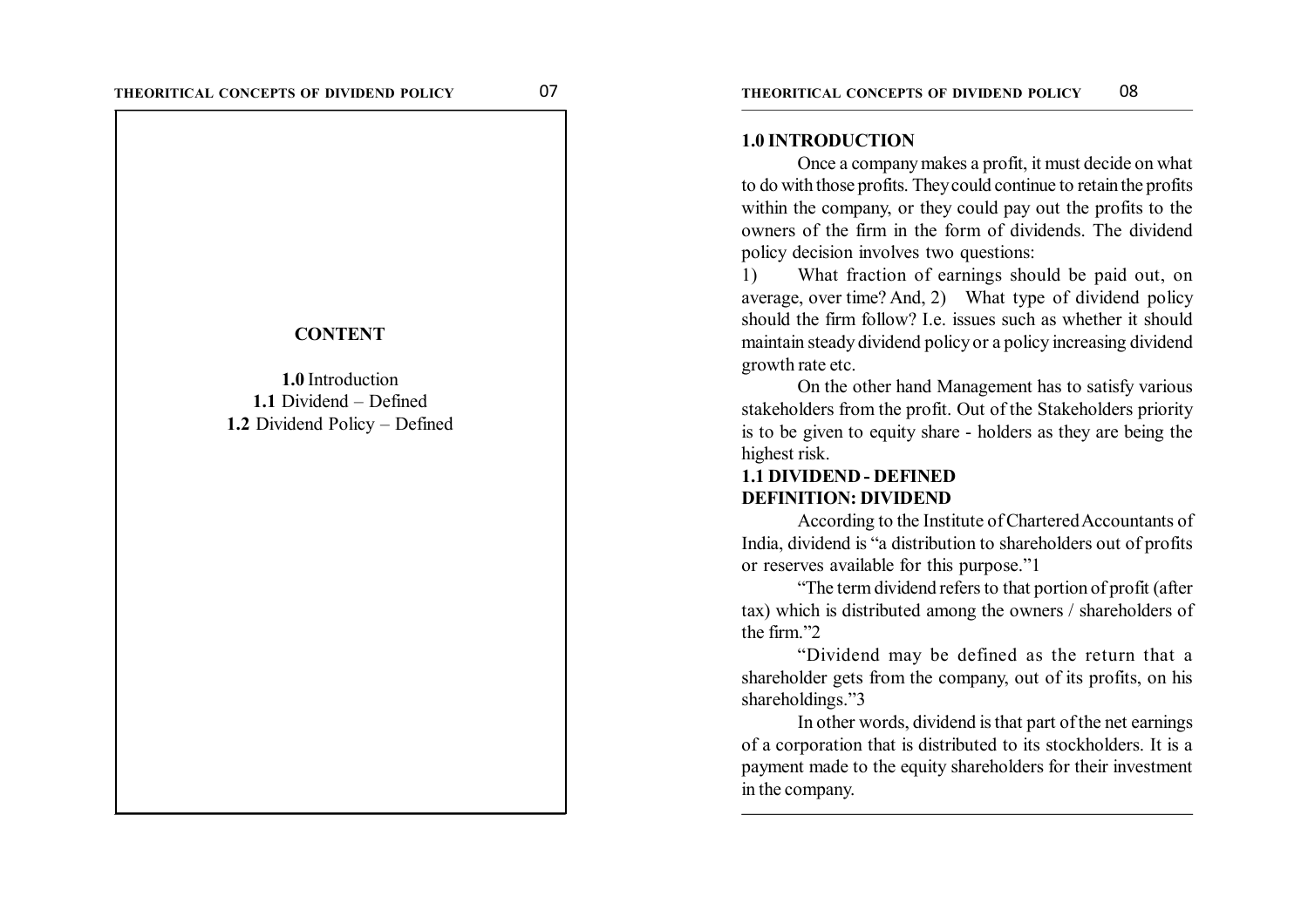#### **THEORITICAL CONCEPTS OF DIVIDEND POLICY** 09 **THEORITICAL CONCEPTS OF DIVIDEND POLICY** 10

As per the section 2(22) of the Income Tax Act, 1961, dividend defined as:-

"Any distribution of accumulated profits whether capitalized or not, if such distribution entails a release of assets or part thereof".

Dividend is a reward to equity shareholders for their investment in the company. It is a basic right of equity shareholders to get dividend from the earnings of a company. Their share should be distributed among the members within the limit of an act and with rational behavior of directors.

The word dividend has not been defined in The Indian Companies Act, 1956. It may be described as a periodical cannot be declared from capital gains under following conditions:

i) Provision in Articles of Association.

ii) Capital gain must be realized.

All assets & liabilities must be revalued before distributing this capital gain.

#### **1.2 DEFINITION: DIVIDEND POLICY**

"Dividend policy determines the ultimate distribution of the firm's earnings between retention (that is reinvestment) and cash dividend payments of shareholders."4

"Dividend policy means the practice that management follows in making dividend payout decisions, or in other words, the size and pattern of cash distributions over the time to shareholders."5

In other words, dividend policy is the firm's plan of action to be followed when dividend decisions are made. It is the decision about how much of earnings to pay out as dividends versus retaining and reinvesting earnings in the firm.

Dividend policy means policy or guideline followed by the management in declaring of dividend. A dividend policy decides proportion of dividend and retains earnings. Retained earnings are an important source of internal finance for long term growth of the company while dividend reduces the available cash funds of company.

"As long as the firm has investment project whose returns exceed its cost of capital, it will use retained earnings to finance these projects".6

There is a reciprocal relationship between retained earnings and dividend i.e. larger the retained earnings, lesser the dividend and smaller the retained earnings, larger the dividend.

James E. Walter (1963) says "Choice of dividend policy almost effects the value of the enterprise"7

"Dividend policy must be evaluated in light of the objective of the firm namely, to choose a policy that will maximize the value of the firm to its shareholders" Financial Management and Policy.8

As we know in corporation, owners are shareholders but management is done through Board of directors. It is the Board of Directors to decide whether to pay dividend or retain earnings for future projects. It is a matter of conflict between shareholders and directors. Shareholders expect a quick return on their capital. On the other hand, directors have to consider a number of factors in determining divided policy.

Investors must keep an eye on the company's dividend policy for most companies regular boosts in the face of irregular earnings can be a warning signal. So can the refusal of Management to lower dividends when earning fall or capital requirement rise. Companies with high dividend and rising debt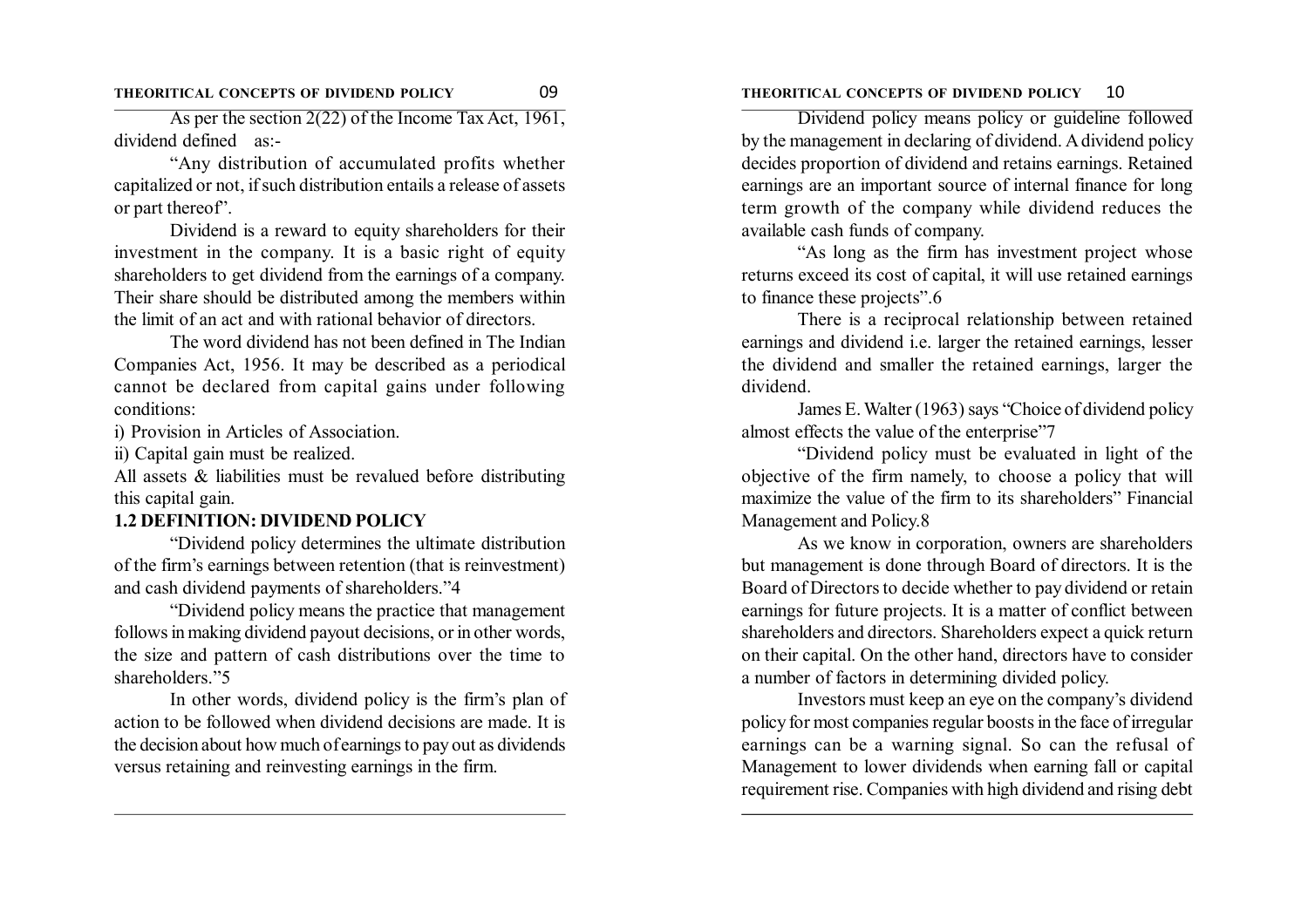#### **THEORITICAL CONCEPTS OF DIVIDEND POLICY** 11 **THEORITICAL CONCEPTS OF DIVIDEND POLICY** 12

may be borrowing money to pay shareholders. For investors who are seeking stock that will advance on their performance and earning and earning per share, lower dividend may mean high returns. (Adopted from the Quality of earnings - Thornton O. Glove 1987)

The dividend policy of a company reflects how prudent its financial management is. The future prospects, expansion, diversification mergers are effected by dividing policies and for a healthy and buoyant capital market, both dividends and retained earnings are important factors.

Most of the company follows some kind of dividend policy. The usual policy of a company is to retain a position of net earnings and distribute the remaining amount to the shareholders. Many factors have to be evaluated before forming a long term dividend policy.

#### **REFERENCES**

Guidance Note on Terms used in Financial Statements, ICAI

· R.P. Rustagi, Financial Management, Galgotia Publishing Company, 2001, p. 806

Dr. S.N. Maheshwari, Elements of Financial Management, Sultan Chand and Sons, 1999, p. C 71

Moyer Mc Guigan Kretlow, Contemporary Financial Management, Eight edition, Southwestern College Publishing, 2001 p. 516

· Ronald C. Lease, Kose John, Avner Kalay. Uri Loewenstein, Oded H. Sarig, Dividend Policy- Its Impact on Firm Value, Harvard Business School Press, Boston, Massachusetts, 2000 p. 29

Janis C. Vanhorn, 1975 F. Management and Policy Prentice Hall of India P. Ltd. N. Delhi, 1975, Page 264.

James Walter "Dividend Policy its effluence on the value of enterprise journals of finance-18th May 1963 P. 280

James C. Vanhorn, Prantice Hall of India, 1975, P. 263.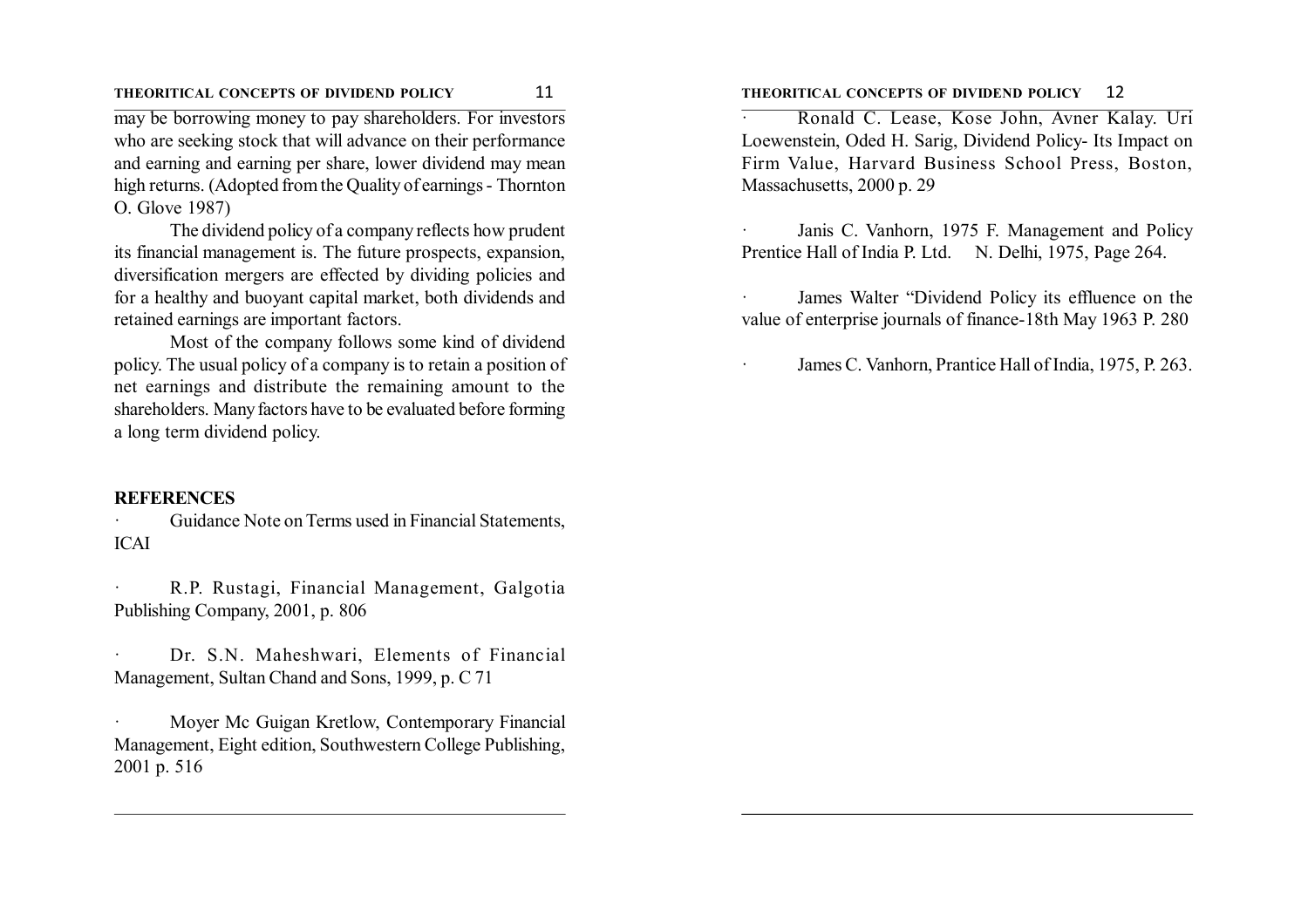#### **CHAPTER -2**

# **TYPES OF DIVIDENDS AND PAYMENT PROCEDURE**



#### **CONTENT**

- **2.1** Types of Dividends
- **2.1.1** Cash dividend
- **2.1.2** Bonus Shares: (OR Stock Dividend in USA)
	- **2.1.3** Special Dividend
	- **2.1.4** Extra Dividend
	- **2.1.5** Annual Dividend
	- **2.1.6** Interim Dividend
	- **2.1.7** Regular Cash Dividends
	- **2.1.8** Scrip dividends
	- **2.1.9** Liquidating Dividends
	- **2.1.10** Property dividends
- **2.2** The Dividend Decision
- **2.3** Dividend Payment Procedure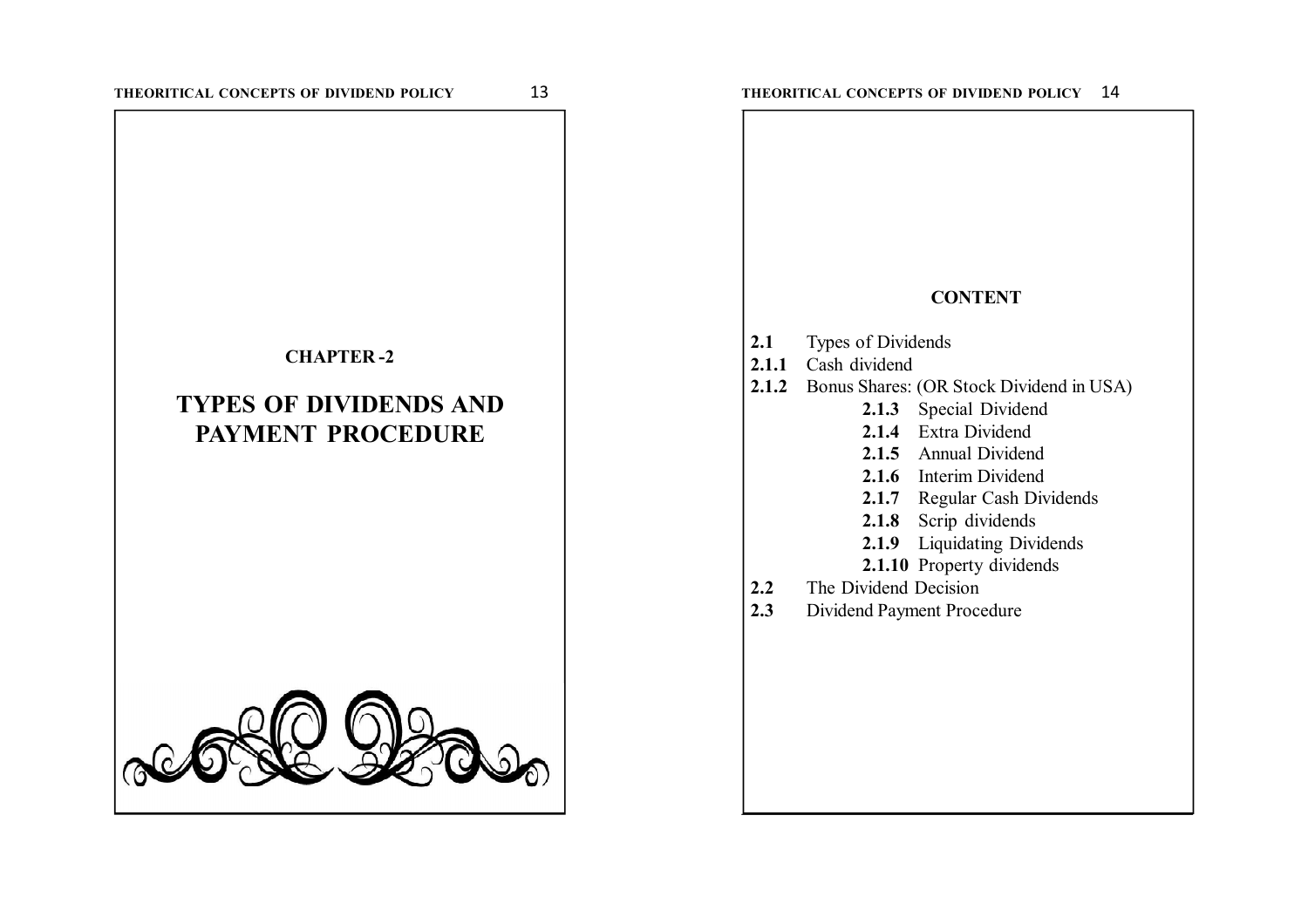Classifications of dividends are based on the form in which they are paid.

Following given below are the different types of dividends:

- Cash dividend
- Bonus Shares referred to as stock dividend in USA
- Property dividend interim dividend, annual dividend.
- Special- dividend, extra dividend etc.
- Regular Cash dividend
- Scrip dividend
- Liquidating dividend
- Property dividend

#### **2.1.1 Cash dividend:**

Companies mostly pay dividends in cash. A Company should have enough cash in its bank account when cash dividends are declared. If it does not have enough bank balance, arrangement should be made to borrow funds. When the Company follows a stable dividend policy, it should prepare a cash budget for the coming period to indicate the necessary funds, which would be needed to meet the regular dividend payments of the company. It is relatively difficult to make cash planning in anticipation of dividend needs when an unstable policy is followed.

The cash account and the reserve account of a company will be reduced when the cash dividend is paid. Thus, both the total assets and net worth of the company are reduced when the cash dividend is distributed. The market price of the share drops in most cases by the amount of the cash dividend distributed.

#### **2.1.2 Bonus Shares : (OR Stock -dividend in USA)**

An issue of bonus share is the distribution of shares free of cost to the existing shareholders, In India, bonus shares are issued in addition to the cash dividend and not in lieu of cash dividend. Hence, Companies in India may supplement cash dividend by bonus issues. Issuing bonus shares increases the number of outstanding shares of the company. The bonus shares are distributed proportionately to the existing shareholder. Hence there is no dilution of ownership.

The declaration of the bonus shares will increase the paid-up Share Capital and reduce the reserves and surplus retained earnings) of the company. The total net-worth (paid up capital plus reserves and surplus) is not affected by the bonus issue. Infect, a bonus issue represents a recapitalization of reserves and surplus. It is merely an accounting transfer from reserves and surplus to paid up capital.

The following are advantages of the bonus shares to shareholders:

**1) Tax benefit:** One of the advantages to shareholders in the receipt of bonus shares is the beneficial treatment of such dividends with regard to income taxes.

**2) Indication of higher future profits:** The issue of bonus shares is normally interpreted by shareholders as an indication of higher profitability.

#### **3) Future dividends may increase :**

if a Company has been following a policy of paying a fixed amount of dividend per share and continues it after the declaration of the bonus issue, the total cash dividend of the shareholders will increase in the future.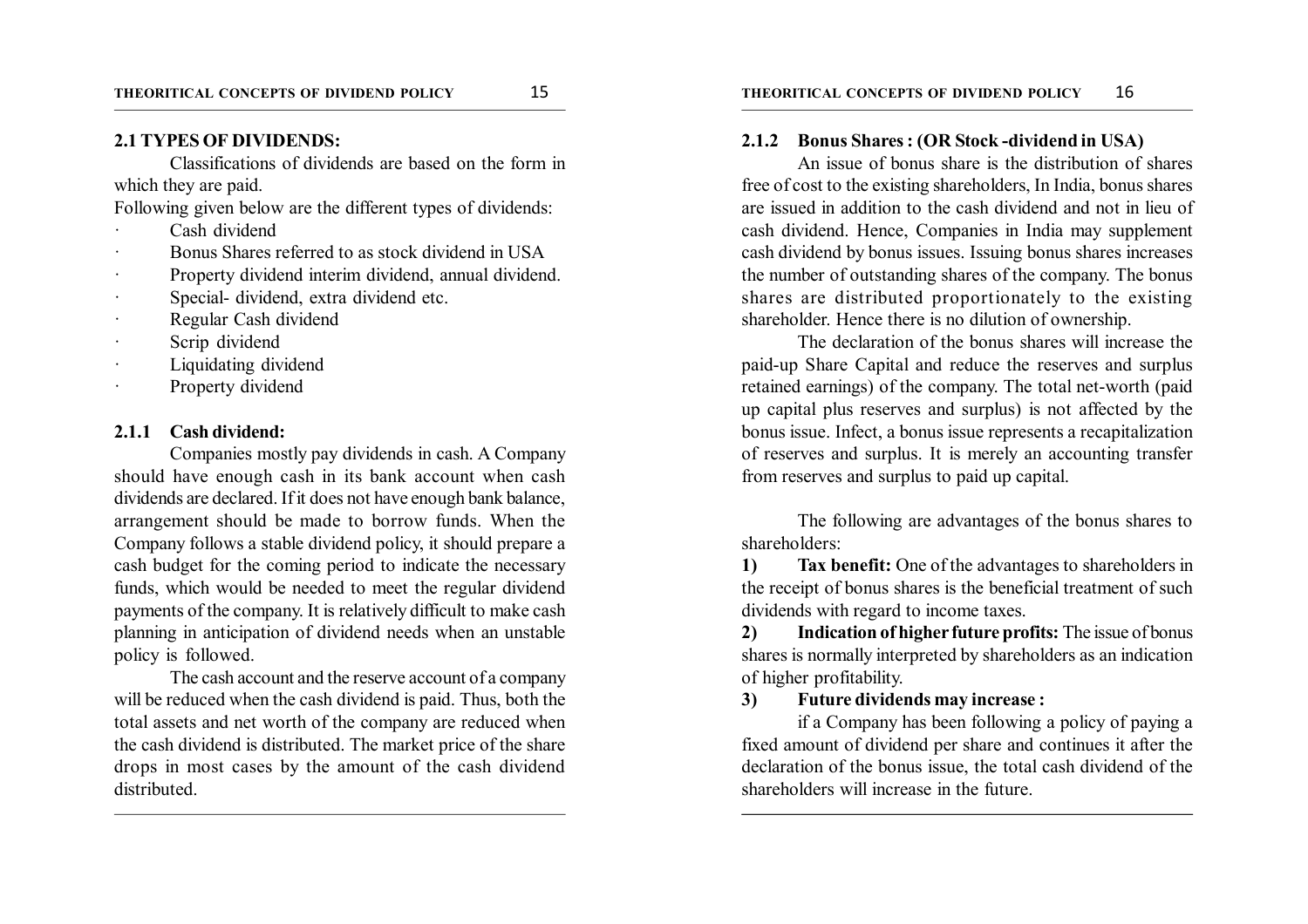# **4) Psychological Value:**

The declaration of the bonus issue may have a favorable psychological effect on shareholders. The receipt of bonus shares gives them a chance sell the shares to make capital gains without impairing their principal investment. They also associate it with the prosperity of the company.

#### **2.1.3Special dividend:**

In special circumstances Company declares Special dividends. Generally company declares special dividend in case of abnormal profits.

#### **2.1.4 Extra- dividend:**

An extra dividend is an additional non-recurring dividend paid over and above the regular dividends by the company. Companies with fluctuating earnings payout additional dividends when their earnings warrant it, rather than fighting to keep a higher quantity of regular dividends.

# **2.1.5 Annual dividend:**

When annually company declares and pay dividend is defined as annual dividend.

#### **2.1.6 Interim dividend**

During the year any time company declares a dividend, it is defined as Interim dividend.

# **2.1.7 Regular cash dividends:**

Regular cash dividends are those the company exacts to maintain every year. They may be paid quarterly, monthly, semiannually or annually.

# **2.1.8 Scrip dividends:**

These are promises to make the payment of dividend at a future date: Instead of paying the dividend now, the firm elects to pay it at some later date. The 'scrip' issued to stockholders is merely a special form of promissory note or notes payable

#### **THEORITICAL CONCEPTS OF DIVIDEND POLICY** 17 **THEORITICAL CONCEPTS OF DIVIDEND POLICY** 18

**2.1.9 Liquidating dividends:** These dividends are those which reduce paid-in capital: It is a pro-rata distribution of cash or property to stockholders as part of the dissolution of a business

#### **2.1.10 Property dividends:**

These dividends are payable in assets of the corporation other than cash. For example, a firm may distribute samples of its own product or shares in another company it owns to its stockholders.

# **2.2 THE DIVIDEND DECISION WHO MAKES DIVIDEND DECISION?**

The company's Board of Directors makes dividend decisions. They are faced with the decision to pay out dividends or to reinvest the cash into new projects9.

The tradeoff between paying dividends and retaining profits within the company

The dividend policy decision is a trade-off between retaining earnings v/s paying out cash dividends.

Dividend policies must always consider two basic objectives:

Maximizing owners' wealth

Providing sufficient financing

While determining a firm's dividend policy, management must find a balance between current income for stockholders (dividends) and future growth of the company (retained earnings).

In applying a rational framework for dividend policy, a firm must consider the following two issues:10

**2.2.1** How much cash is available for paying dividends to equity investors, after meeting all needs-debt payments, capital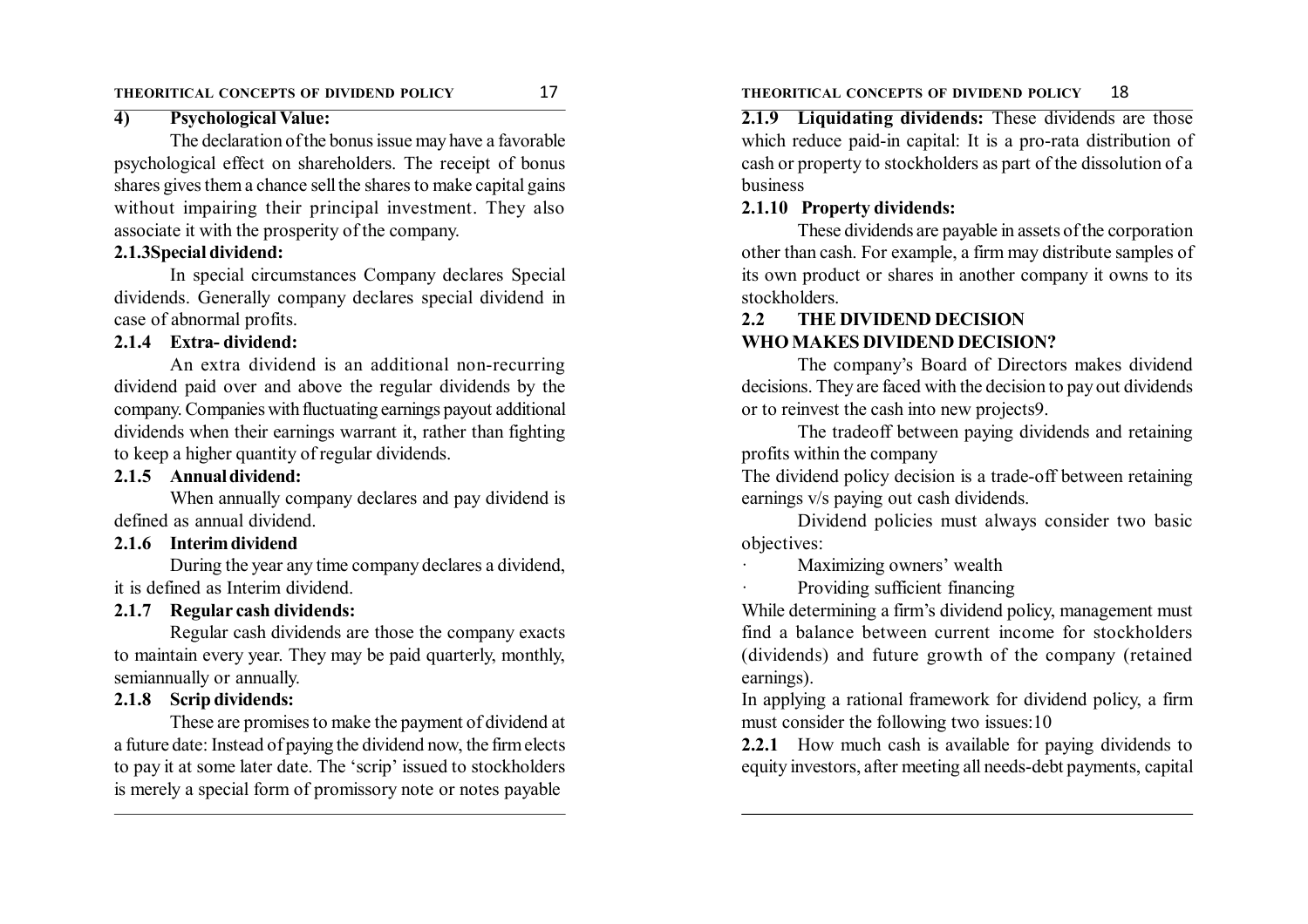expenditures and working capital (i.e. Free Cash Flow to Equity - FCFE)

**2.2.2** To what extent are good projects available to the firm (i.e. Return on equity - ROE Required Return)

The potential combinations of FCFE and Project Quality and the generalizations of the dividend policy to be adapted in each situation are presented below:

| <b>Factors</b>                | <b>FCFF&gt;Dividends</b> | <b>FCFE<dividends< b=""></dividends<></b> |  |
|-------------------------------|--------------------------|-------------------------------------------|--|
| <b>ROE&gt;</b> Cost of Equity | Good Projects            | Good Projects                             |  |
|                               | Cash flow surplus        | Decrease Dividends                        |  |
|                               | No Change                | Invest in Projects                        |  |
| <b>ROE&lt; Cost of Equity</b> | Poor Projects            | Poor Projects                             |  |
|                               | Cash flow surplus        | Cash flow Deficit                         |  |
|                               | Increase Dividends       | Decrease Dividends                        |  |
|                               | Reduce Investment        | Reduce Investment                         |  |

# **Figure 2.1: Dividend Decision Matrix 2.3 DIVIDEND PAYMENT PROCEDURES**

The firm's board of directors normally meets quarterly to evaluate financial performance and decide whether, and in what amount, dividends should be paid. Significant Dates

If dividend is to be paid the declaration date, record date etc. have to be established.



**Figure: 2.2 Dividend Payment Dates**

**Declaration date:** This is the day on which the board of directors declares a payment of dividend.

**Date of Record:** This is the day on which all persons whose names are recoded as stockholders will receive the dividend.

**Payment date:** The dividend checks are mailed to shareholders of record.

**Cum Dividend date:** This is the last say on which the buyer who buys the stock is entitled to get the dividend.

**Ex-Dividend date:** Shares become ex dividend on the date seller is entitled to keep the dividend. This is the first date on which the buyer who buys the stock is not entitled to dividend.

# **REFERENCES**

Lintner, John. "Distribution of Incomes of Corporations" among dividends, Retained Earnings and Taxes" American Economic Review 46, May 1956, p. 97-133

· Aswath Damodaran, "A Framework For Analyzing Dividend Policy", Corporate Finance: Theory And Practice, John Wiley and Sons, Inc., 2000, p. 572-598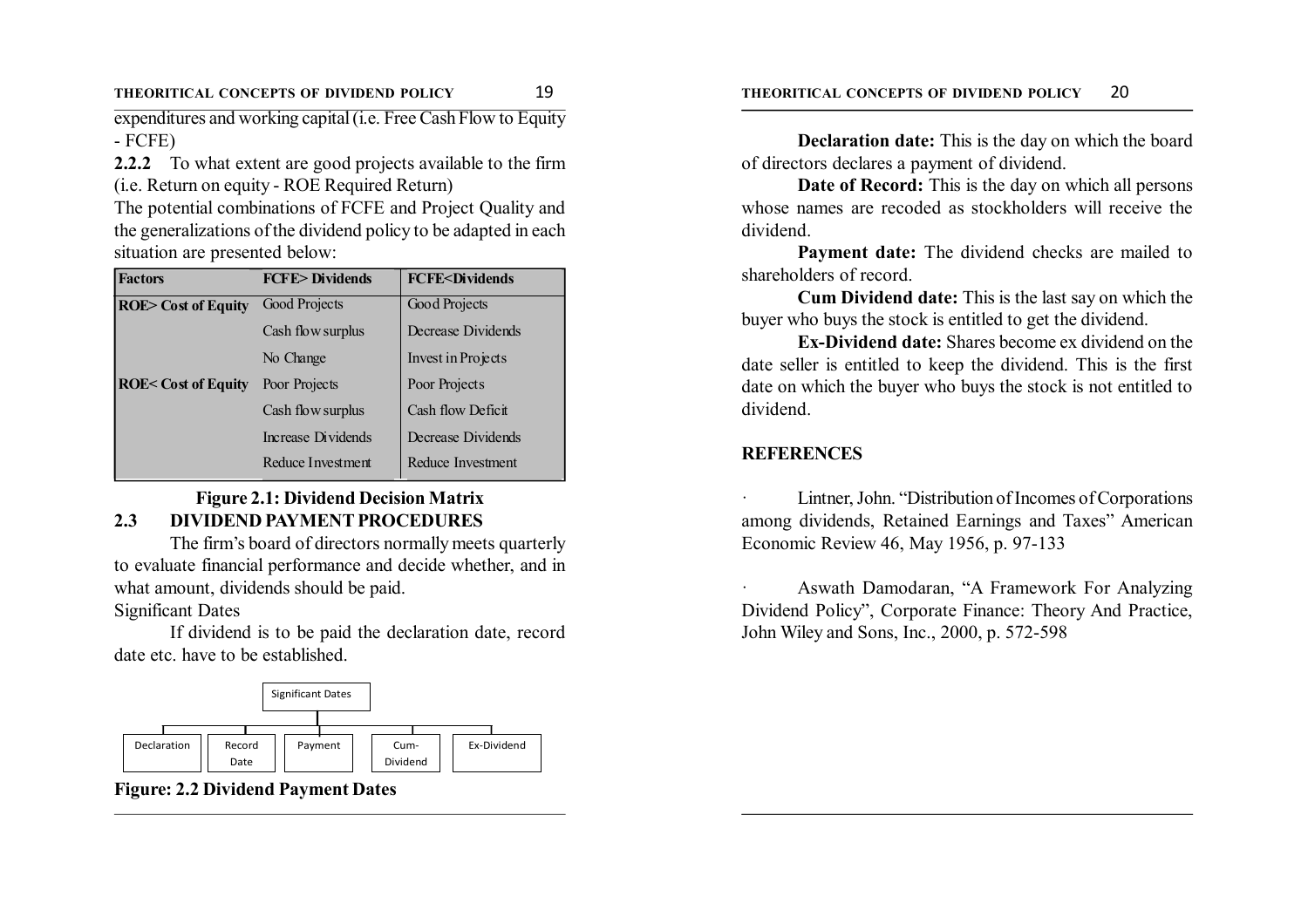# **CHAPTER -3**

# **DIFFERENT DIVIDEND POLICY THEORIES**



| 3.1<br>Dividend Policy Theories<br>3.1.2<br>(1961)<br>3.1.3<br>Myron Gordon, 1963<br>3.1.4<br>Dodd)<br>3.1.5<br>3.1.6<br>3.1.7<br>3.1.8 | <b>CONTENT</b><br><b>3.1.1</b> The Residual Theory of Dividend Policy<br>Dividend Irrelevancy theory, (Miller & Modigliani,<br>The Bird in the Hand Theory, (John Linter 1962 and<br>The tax Differential Theory, (B. Graham and D.L.<br>Percent Payout Theory (Rubner 1966) |  |  |  |
|-----------------------------------------------------------------------------------------------------------------------------------------|------------------------------------------------------------------------------------------------------------------------------------------------------------------------------------------------------------------------------------------------------------------------------|--|--|--|
|                                                                                                                                         |                                                                                                                                                                                                                                                                              |  |  |  |
|                                                                                                                                         |                                                                                                                                                                                                                                                                              |  |  |  |
|                                                                                                                                         |                                                                                                                                                                                                                                                                              |  |  |  |
|                                                                                                                                         |                                                                                                                                                                                                                                                                              |  |  |  |
|                                                                                                                                         |                                                                                                                                                                                                                                                                              |  |  |  |
|                                                                                                                                         |                                                                                                                                                                                                                                                                              |  |  |  |
|                                                                                                                                         |                                                                                                                                                                                                                                                                              |  |  |  |
|                                                                                                                                         |                                                                                                                                                                                                                                                                              |  |  |  |
|                                                                                                                                         |                                                                                                                                                                                                                                                                              |  |  |  |
|                                                                                                                                         |                                                                                                                                                                                                                                                                              |  |  |  |
|                                                                                                                                         |                                                                                                                                                                                                                                                                              |  |  |  |
|                                                                                                                                         |                                                                                                                                                                                                                                                                              |  |  |  |
|                                                                                                                                         |                                                                                                                                                                                                                                                                              |  |  |  |
|                                                                                                                                         | Per Cent Retention Theory (Clarkson and Eliot 1969)                                                                                                                                                                                                                          |  |  |  |
|                                                                                                                                         | Agency Cost Theory (Jenson)                                                                                                                                                                                                                                                  |  |  |  |
|                                                                                                                                         | A Summary View of Dividend Policy Theories                                                                                                                                                                                                                                   |  |  |  |
| 3.2<br>Dividend Models                                                                                                                  |                                                                                                                                                                                                                                                                              |  |  |  |
|                                                                                                                                         | 3.2.1 Modigliani Miller approach                                                                                                                                                                                                                                             |  |  |  |
| <b>3.2.2</b> Walter's Approach                                                                                                          |                                                                                                                                                                                                                                                                              |  |  |  |
| 3.2.3                                                                                                                                   | Gordon's approach/Dividend Yield Basis                                                                                                                                                                                                                                       |  |  |  |
|                                                                                                                                         |                                                                                                                                                                                                                                                                              |  |  |  |
|                                                                                                                                         |                                                                                                                                                                                                                                                                              |  |  |  |
|                                                                                                                                         |                                                                                                                                                                                                                                                                              |  |  |  |
|                                                                                                                                         |                                                                                                                                                                                                                                                                              |  |  |  |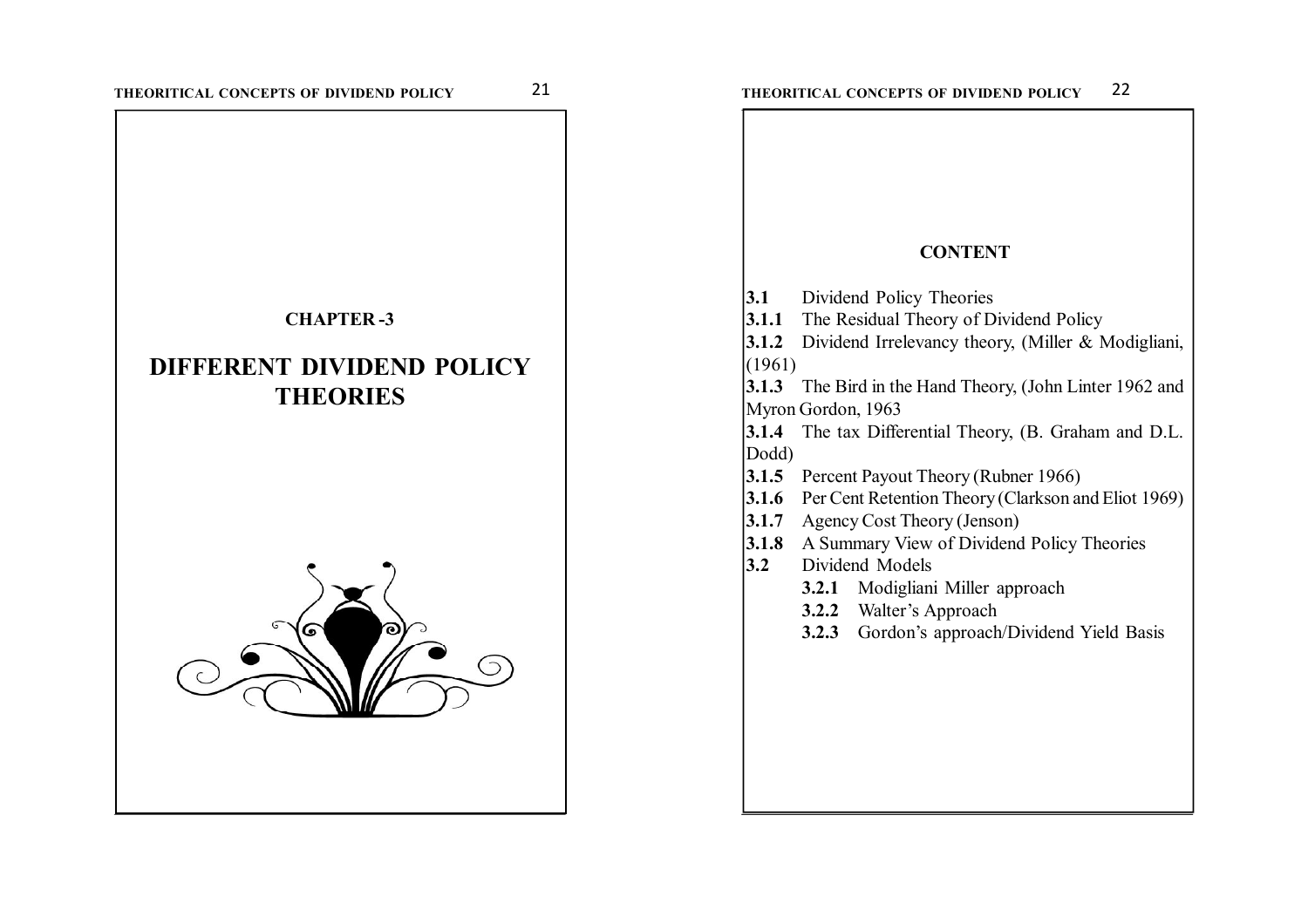#### **3.1 DIVIDEND POLICY THEORIES**

Over the time various theories of dividend policy have emerged; some of the main theories are as follows:

#### **3.1.1 The Residual Theory of Dividend Policy**

The residual theory of dividend policy holds that the firm will only pay dividend from residual earnings, that is dividends should be paid only if funds remain after the optimum level of capital expenditures is incurred i.e. all suitable investment opportunities have been financed.

With a residual dividend policy, the primary focus of the firm is on investments and hence dividend policy is a passive decision variable. The value of a firm is a direct function of its investment decisions thus making dividend policy irrelevant.

# **3.1.2 Dividend Irrelevancy Theory, (Miller & Modigliani, 1961)11**

The dividend irrelevancy theory asserts that dividend policy has no effect on either the price of the firm or its cost of capital.

#### **Dividend Irrelevance Arguments**

Dividend policy does not affect share price because the value of the firm is a function of its earning power and the risk of its assets. If dividends do affect value, it is only due to:

**a) Information effect :** The informational content of dividends relative to management's earnings expectations

**b) Clientele effect**: A clientele effect exists which allows firms to attract shareholders whose dividend preferences match the firm's historical dividend payout patterns.

A study conducted by Aswath Damodaran12 found that

#### **THEORITICAL CONCEPTS OF DIVIDEND POLICY** 23 **THEORITICAL CONCEPTS OF DIVIDEND POLICY** 24

 $*(a)$  Older investors were more likely to hold high dividend stocks and

\*(b) Poorer investors tended to hold high dividend stocks Hence, firms with older investors pay higher dividends

and firms with wealthier investors pay lower dividends.

### **The Clientele Effect**

(Firms attract clients based on dividend policy)



**Figure 3.1: The Clientele Effect**

**(b) Signaling effect:** Rise in dividend payment is viewed as a positive signal whereas a reduction in dividend payment is viewed as a negative signal about the future earnings prospects of the company, thus leading to an increase or decreases in share prices of the firm. Managers use dividends as signals to transmit information to the capital market.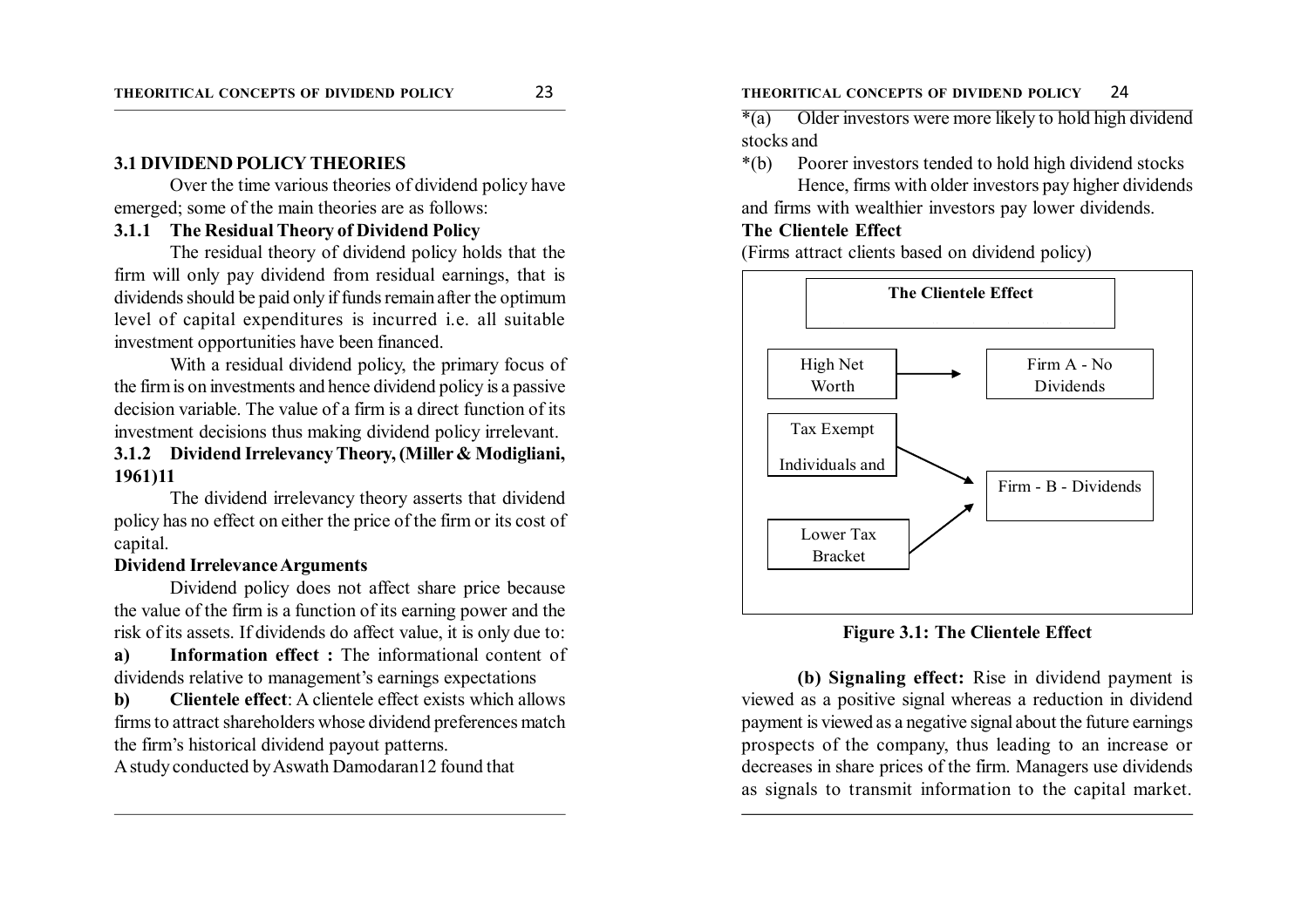#### **THEORITICAL CONCEPTS OF DIVIDEND POLICY** 25 **THEORITICAL CONCEPTS OF DIVIDEND POLICY** 26

Theoretical models by Bhattacharya (1979)13, Miller and Rock (1985)14 and John and Williams (1985)15 and Williams (1988)16 tell us that dividend increases convey good news and dividend decreases convey bad news.

However, this theory is based on the following assumptions:

1. There is an existence of perfect capital markets i.e. No personal or corporate taxes and no transaction costs.

2. The firm's investment policy is independent of its dividend policy.

3. Investors behave rationally and information is freely available to them

#### 4. Risk or uncertainty does not exist.

The above-mentioned assumptions exclude personal and corporate taxes as well as any linkage to capital investment policy as well as other factors that limit its application to real world situations.

# **3.1.3 The Bird in the Hand Theory, (John Lintner 1962 and Myron Gordon, 1963)17,18**

The essence of this theory is not stockholders are risk averse and prefer current dividends due to their lower level of risk as compared to future dividends. Dividend payments reduce investor uncertainty and thereby increase stock value. This theory is based on the logic that ' what is available at present is preferable to what may be available in the future'. Investors would prefer to have a sure dividend now rather than a promised dividend in the future (even if the promised dividend is larger). Hence dividend policy is relevant and does affect the share price of a firm.

# **3.1.4 The Tax Differential Theory, (B. Graham and D.L. Dodd)**

This theory simply concludes that since dividends are taxed at higher rates than capital gains, investors require higher rates of return as dividend yields increase. This theory suggests that a low dividend payout ratio will maximize firm value.

#### **3.1.5 Percent Payout Theory (Rubner 1966)19**

Rubner (1966) argued that shareholders prefer dividends and directors and managers requiring additional finance would have to convince the investors that proposed new investments would increase their wealth. However to increase their job security and status in the eyes of the shareholders companies can adopt 100 per cent payout. However this policy is not followed in practice.

### **3.1.6 Per Cent Retention Theory (Clarkson and Eliot 1969)20**

Clarkson and Eliot (1969) argued that given taxation and transaction costs dividends are a luxury that is not afforded by shareholders as well as by companies and hence a firm can follow a policy of 100 per cent retention. Firms can thus avail of new investment opportunities that would be beneficial to shareholders too.

# **3.1.7 Agency Cost Theory (Jenson)21, 22**

Since Jenson and Meckling (1976), many studies have provided arguments that link agency costs with the other financial activities of a firm. It has been argued that firms payout dividends in order to reduce agency costs. Dividend payout keeps firms in the capital market, where monitoring of managers is available at lower cost. If a firm has free cash flows (Jensen (1986), it is better off sharing them with stockholders as dividend payout in order to reduce the possibility of these funds being wasted on unprofitable (negative net present value) projects. This modern view of dividend policy emphasizes the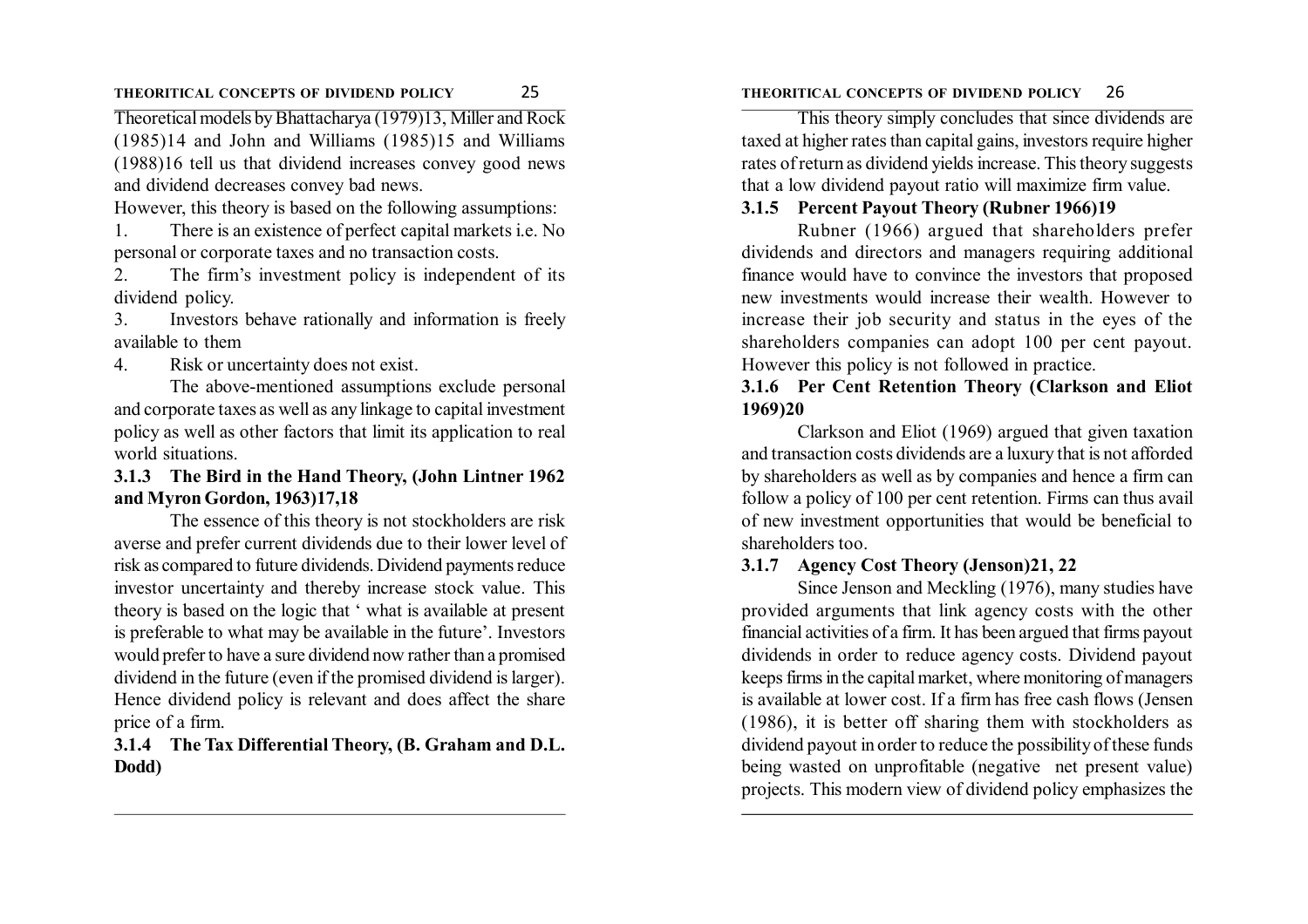#### **THEORITICAL CONCEPTS OF DIVIDEND POLICY** 27 **THEORITICAL CONCEPTS OF DIVIDEND POLICY** 28

valuable role of dividend policy in helping to resolve agency problem and thus in enhancing shareholder value.

#### **3.1.8 A Summary View of Dividend Policy Theories**

The dividend policy theories focus on the issue of the relevancy of dividend policy to the value of a firm.

# **Dividend Irrelevance**

Dividends do not make any difference (M  $&$  M theory)

If there are no taxes disadvantages associated with dividends.

#### **Dividend Relevance**

Dividends are relevant and have positive impact on firm value

If stockholders like dividends, or dividends operate as a signal of future prospects. (Lintner & Gordon)

Dividends help to resolve agency problem and thus enhancing shareholder value. (Jenson)

· Dividends are not good (Graham and Dodd)

If dividends have a tax disadvantage and increasing dividends reduce value.

There are therefore, conflicting viewpoints regarding the impact of dividend decision on value of a firm.

#### **3.2 DIVIDEND MODELS**

The various models that support the above-mentioned theories of dividend relevance and irrelevance are as follows:

#### **3.2.1 Modigliani Miller approach**

According to them the price of a share of a firm is determined by its earning potentiality and investment policy and not by the pattern of income distribution. The model given by them is as follows:23

 $Po = D1 + P1/(1/Ke)$ 

Where,  $Po = Prevailing$  market price of a share

 $K = Cost of equity capital$ 

 $D1 = Dividend$  to be received at the end of period one

 $P1 =$  Market price of a share at the end of period one

According to the MM hypothesis, market value of a share before dividend is declared is equal to the present value of dividends paid plus the market value of the share after dividend is declared.

#### **3.2.2 Walter's approach24**

According to Prof. James E. Walter, in the long run, share prices reflect the present value of future+ dividends. According to him investment policy and dividend policy are inter related and the choice of a appropriate dividend policy affects the value of an enterprise. His formula for determination of expected market price of a share is as follows:25

 $P = D + r/k(E-D)$  K

Where,  $P =$  Market price of equity share

- $D = Dividend$  per share
- $E =$ Earnings per share

 $(E-D)$  = Retained earnings per share

- $r =$ Internal rate of return on investment
- $k = \text{cost of capital}$

# **3.2.3 Gordon's approach26**

**Dividend Yield Basis :** The value of a share, like any other financial asset, is the present value of the future cash flows associated with ownership. On this view, the value of the share is calculated as the present value of an infinite stream of dividends.

Myron Gordon's Dividend Growth Model explains how dividend policy of a firm is a basis of establishing share value. Gordon's model uses the dividend capitalization approach for stock valuation. The formula used is as follows: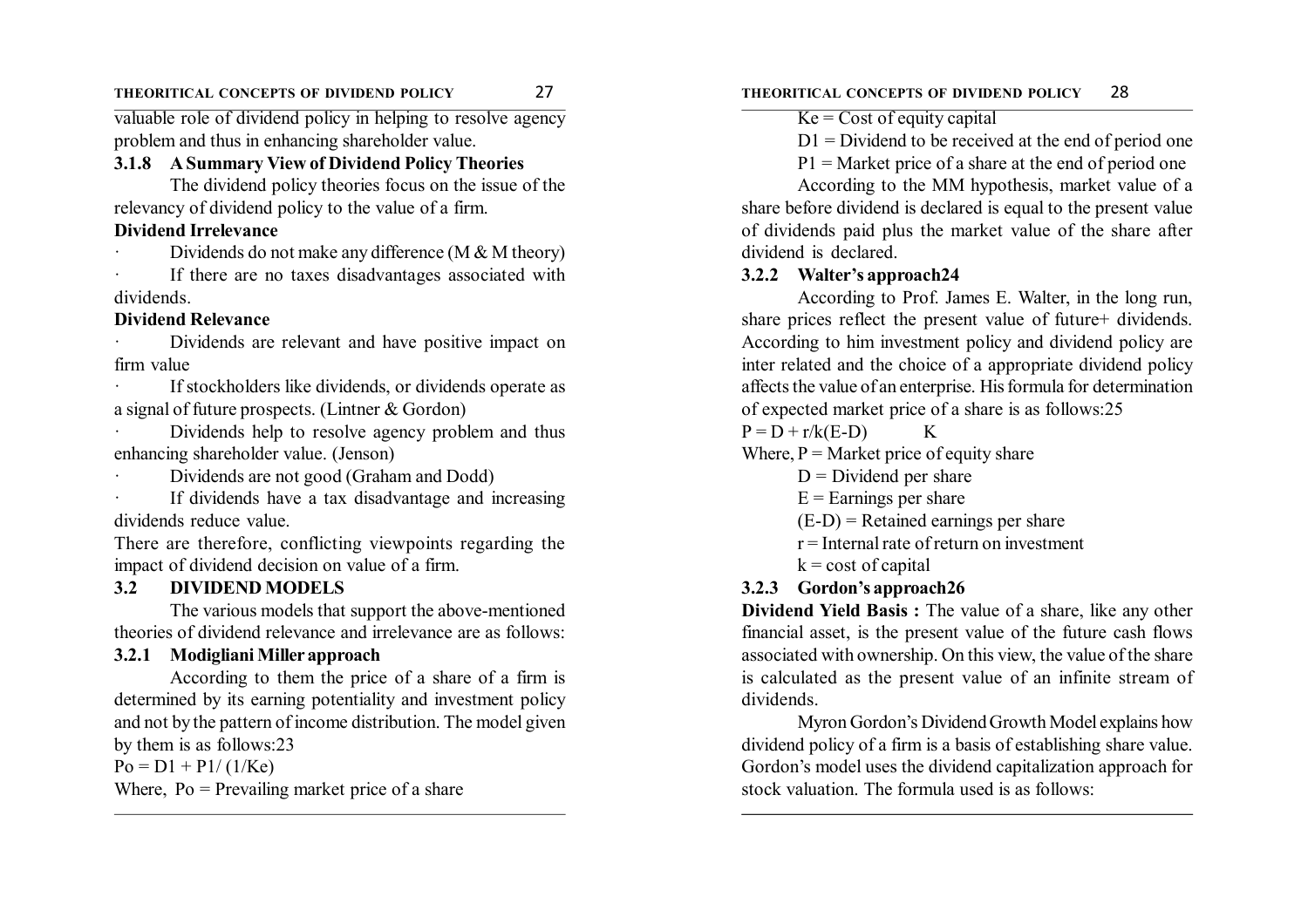$P_0 = E1(1-b)$ 

K-br

Where,  $P_0$  = price per share at the end of year 0

 $E1$  = earnings per share at the end of year 1  $(1-b)$  = fraction of earnings the firm distributes by way of dividends

 $b =$  fraction of earnings the firm ploughs back

 $k =$  rate of return required by shareholders  $r =$  rate of return earned on investments made by the firm

 $br = growth rate of dividend and earnings$ The models, provided by Walter and Gordon lead to the following implications:

If  $r > k$  Price per share increases as dividend payout ratio decreases

If  $r = k$  Price per share remains unchanged with changes in dividend payout ratio

If  $r < k$  Price per share increases as dividend payout ratio increases.

**This further implies that:**



**Figure 3.2: Optimum Payout Ratio**

#### **REFERENCES**

Miller, Merton H., and Modigliani, Franco. "Dividend Policy, Growth and the Valuation of Shares: Journal of Business 34, No. 4, October 1961, p. 411-433

Aswath Damodaran, "The Determinants of Dividend Policy", Corporate Finance: Theory a Practice, John Wiley and Sons, Inc., 2000 p. 544-570

Bhattacharya, S. "Imperfect information, Dividend policy, and 'the bird in the hand fallacy," Bell Journal of Economics 10, 1979, p. 259-270

Miller, Merton, and Kevin Rock, "Dividend Policy 00Under0 0) Asym0metric Information,"'' Journal of Finance, vol. 40, September 1985, p. 1031-1051

John, Kose, and Williams, Joseph. "Dividends, dilutin and Taxes: A signaling Equilibrium." Journal of Finance 40, no.4, September 1985, p. 1053-1070

Williams, Joseph. "Efficient Signaling with Dividends, Investment and stock repurchases." Journal of Finance 43, no.3, July 1988, p. 737-747

Ravi M Kishore, Dividend Policies and Share Valuation, Taxmann's Financial Management, 2001 p. 1.473, 1.474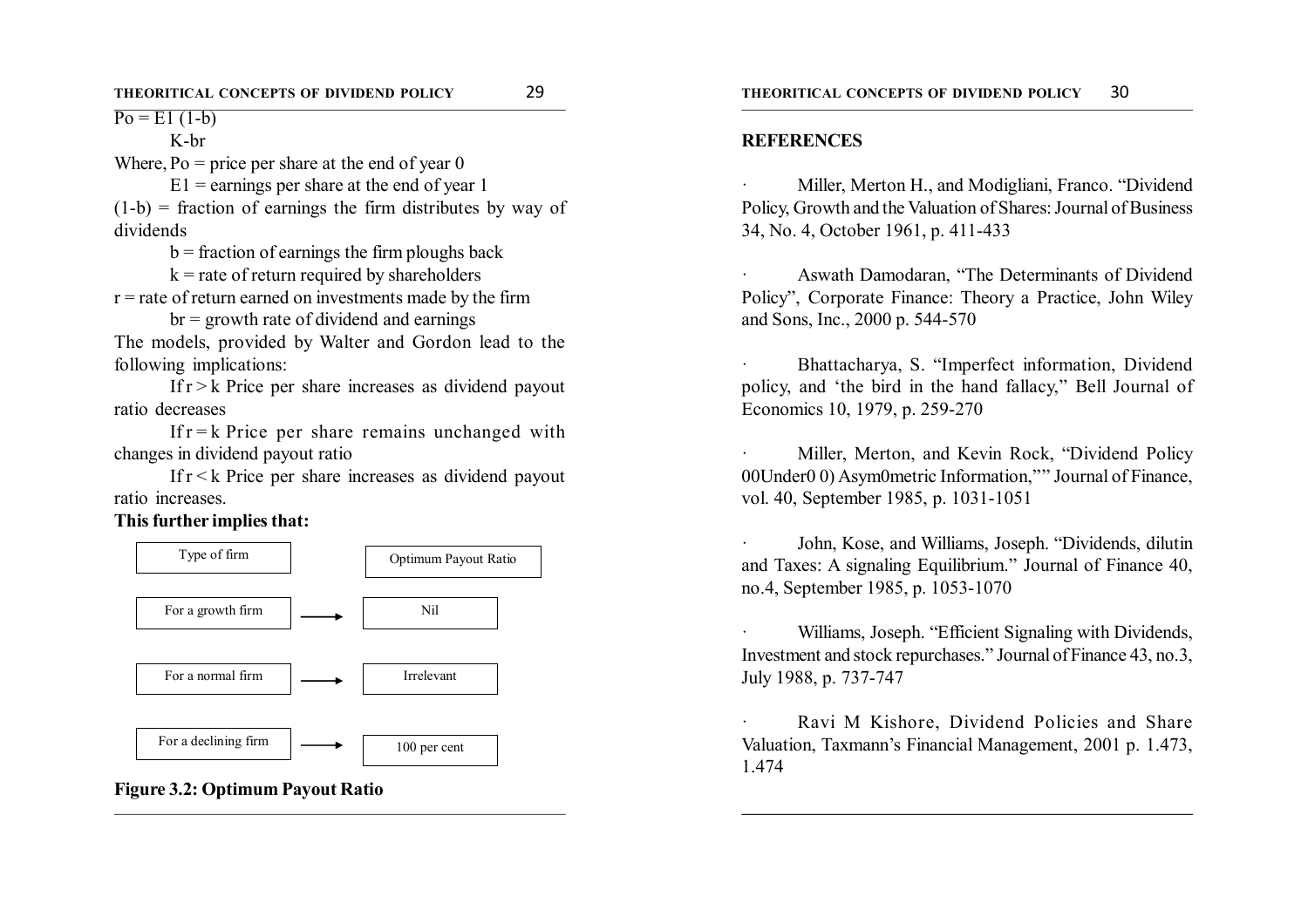**THEORITICAL CONCEPTS OF DIVIDEND POLICY** 31 **THEORITICAL CONCEPTS OF DIVIDEND POLICY** 32

Jensen Michael. C., and William Meckling, 'Theory of the Firm: Managerial Behavior, Agency Costs and Ownership Structure', Journal of Financial Economics, Vol. 3, 1976, p. 305-60

Jensen, Michael C., "Agency Cost of Free Cash Flow, Corporate Finance, and Takeovers", American Economic Review 76666(2), 198, p6. 323-329

James Walter, " Dividend Policy : its influence on the Value of The Firm", Journal Of Finance, May 1963, p. 280- 290

Ravi M Kishore, Dividend Policies and Share Valuation, Taxmann's Financial

Prasanna Chandra, "Dividend policy and firm value", Financial Management, Theory and practice, Fifth edition, Tata McGraw-Hill Publishing Co., New Delhi, p. 479, 480

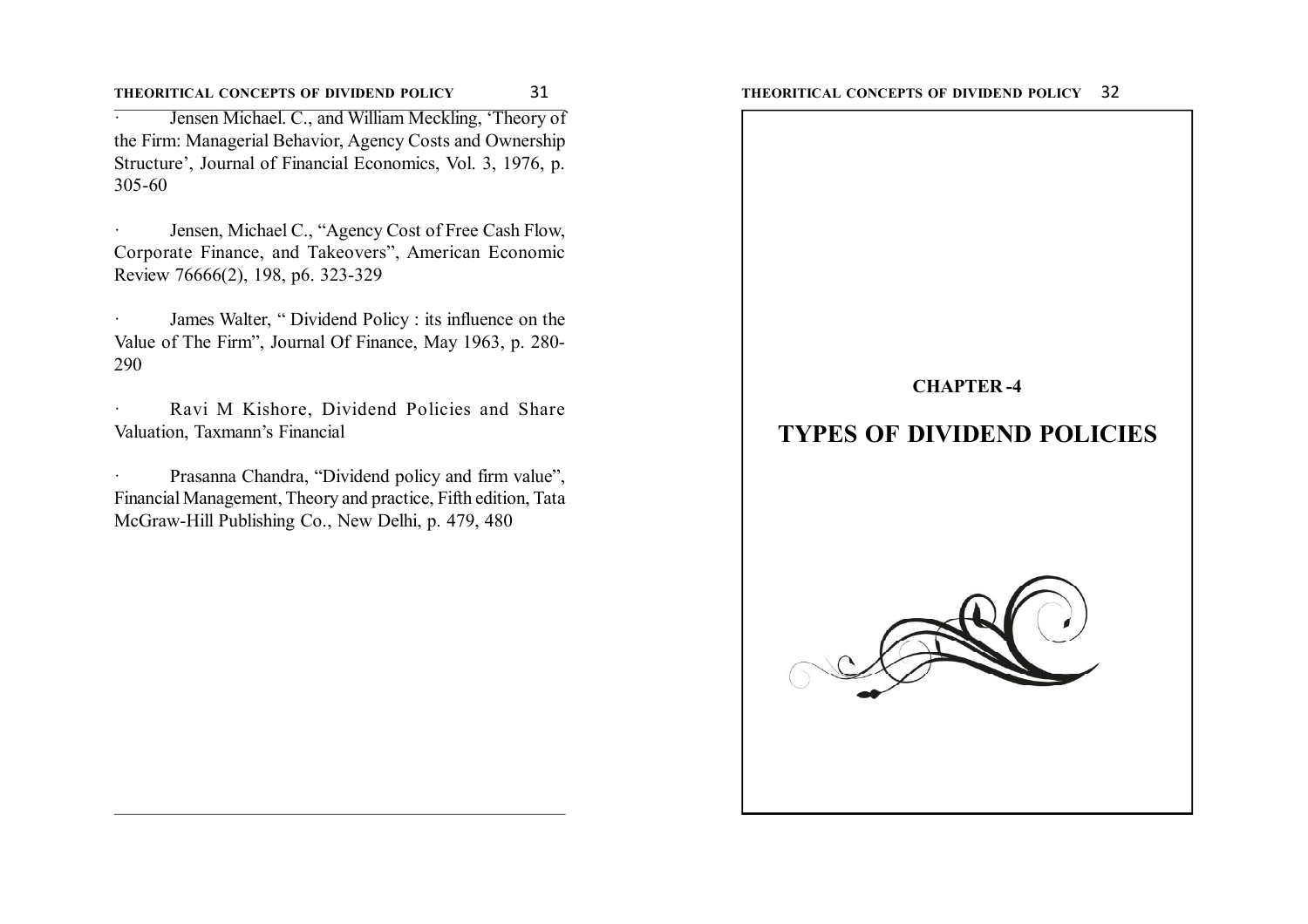#### **CONTENT**

**4.1** Types of Dividend Policies

4.1.1 Generous or liberal dividend policy

**4.1.2** Stable Dividend Policy

**4.1.3** Low regular dividend plus extra dividend policy

**4.1.4** Residual dividend Policy

**4.1.5** Multiple dividend increase policy

**4.1.6** Erratic Dividend policy

**4.1.7** Uniform cash dividend plus bonus policy

**4.2** Stable dividend policy: A policy of dividend smoothing

**4.2.1** Stable dividend payout ratio

**4.2.2** Stable dividend per share

**4.2.3** A regular plus extra dividend policy

**4.2.4** Rational for stable dividend policy

#### **4.1 TYPES OF DIVIDEND POLICY How do firms view their dividend policies?**

In a classic study, Lintner surveyed a number of managers in the 1950's and asked how they set their dividend policy. Most of the respondents said that there were a target proportion of earnings that determined their policy. One firm's policy might be to pay out 40 % of earnings as dividends whereas another company might have a target of 50 %. On the basis of interviews with corporate executives, Lintner concluded that firms select target payout ratios to which they gradually adjust actual dividend payments over time. This would suggest that dividends change with earnings.

However, dividend policies may vary between various firms as every firm sets its own policy for dividend distribution. Firms may pursue any one of the following dividend policies:

# **4.1.1 Generous or liberal dividend policy**

Firms that follow this policy reward shareholders generously by stepping up dividend over the time.

#### **4.1.2 Stable dividend policy**

Firms may follow the policy of:

Stable dividend payout ratio: According to this policy, the percentage of earnings paid out of dividends remains constant. The dividends will fluctuate with the earnings of the company. Stable rupee (inflation adjusted) dividend policy: As per this policy the rupee level of dividends remains stable.

#### **4.1.3 Low regular dividend plus extra dividend policy**

As per this policy, a low, regular dividend is maintained and when times are good an extra dividend is paid. Extra dividend is the additional dividend optionally paid by the firm if earnings are higher than normal in a given period. Although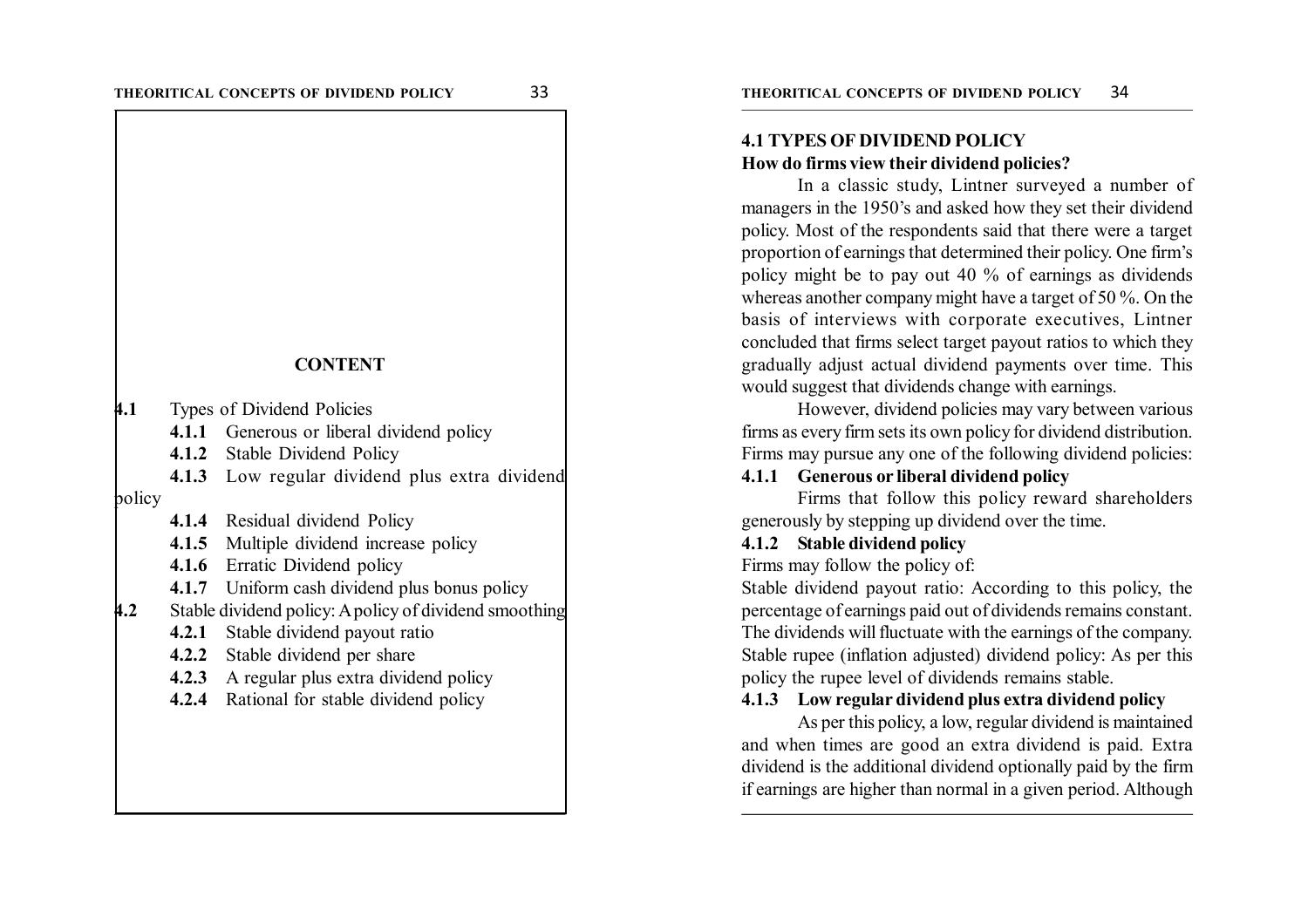#### **THEORITICAL CONCEPTS OF DIVIDEND POLICY** 35 **THEORITICAL CONCEPTS OF DIVIDEND POLICY** 36

the regular portion will be predictable, the total dividend will be unpredictable.

#### **4.1.4 Residual dividend policy**

Under this policy, dividends are paid out of earnings not needed to finance new acceptable capital projects. The dividends will fluctuate depending on investment opportunities available to the company.

# **4.1.5 Multiple dividend increase policy**

Some firms follow the policy of very frequent and small dividend increases. The objective is to give shareholders an illusion of movement and growth.

#### **4.1.6 Erratic dividend policy**

Dividends are paid erratically when the management feels it will not strain the resources of the firm. Interests of the shareholders are not taken care of while making the dividend decisions.

It has been observed by various researchers that firms generally prefer to follow a stable or a gradually rising dividend policy.

#### **4.1.7 Uniform cash dividend plus bonus policy**

Under this policy, the minimum rate of dividend per share is paid in cash plus bonus shares are issued out of accumulated reserves. However bonus shares are not given compulsorily on an annual basis. They may be given over a period of a certain number of years, for example 3-5 years depending on the accumulated reserves of the company that can be utilized for the purpose of issuing bonus.

# **4.2 STABLE DIVIDEND POLICY: A POLICY OF DIVIDEND SMOOTHING**

Lintner (1956)27 had observed that managers tend to value stable dividend policies and corporations tend to smooth

dividends relative to earnings. That is, dividends are increased gradually and rarely cut, resulting in a much lower variability of dividends as compared to the variability in earnings.

Most Companies adapt a basic policy of maintaining its internal reserves to ensure stable income far into the future, while at the same time seek to distribute a sufficient amount of earnings to shareholders in accordance with business results. with a decrease in EPS, DPS has decreased and with increase in earnings the dividend per share has increased .However increase in dividends is lagging behind increase in earnings in order to 'smoothen' or 'stabilize' dividend payments over the time.

Firm may adapt any of the following stable dividend policies:28

- Stable dividend payout ratio
- Stable dividends per share
- A regular plus extra dividend policy

#### **4.2.1 Stable dividend payout ratio**

As per this policy the percentage of dividends paid out of earnings remains constant. EPS AND DPS (Rs)



**Figure 4.1: Stable Payout Ratio Policy**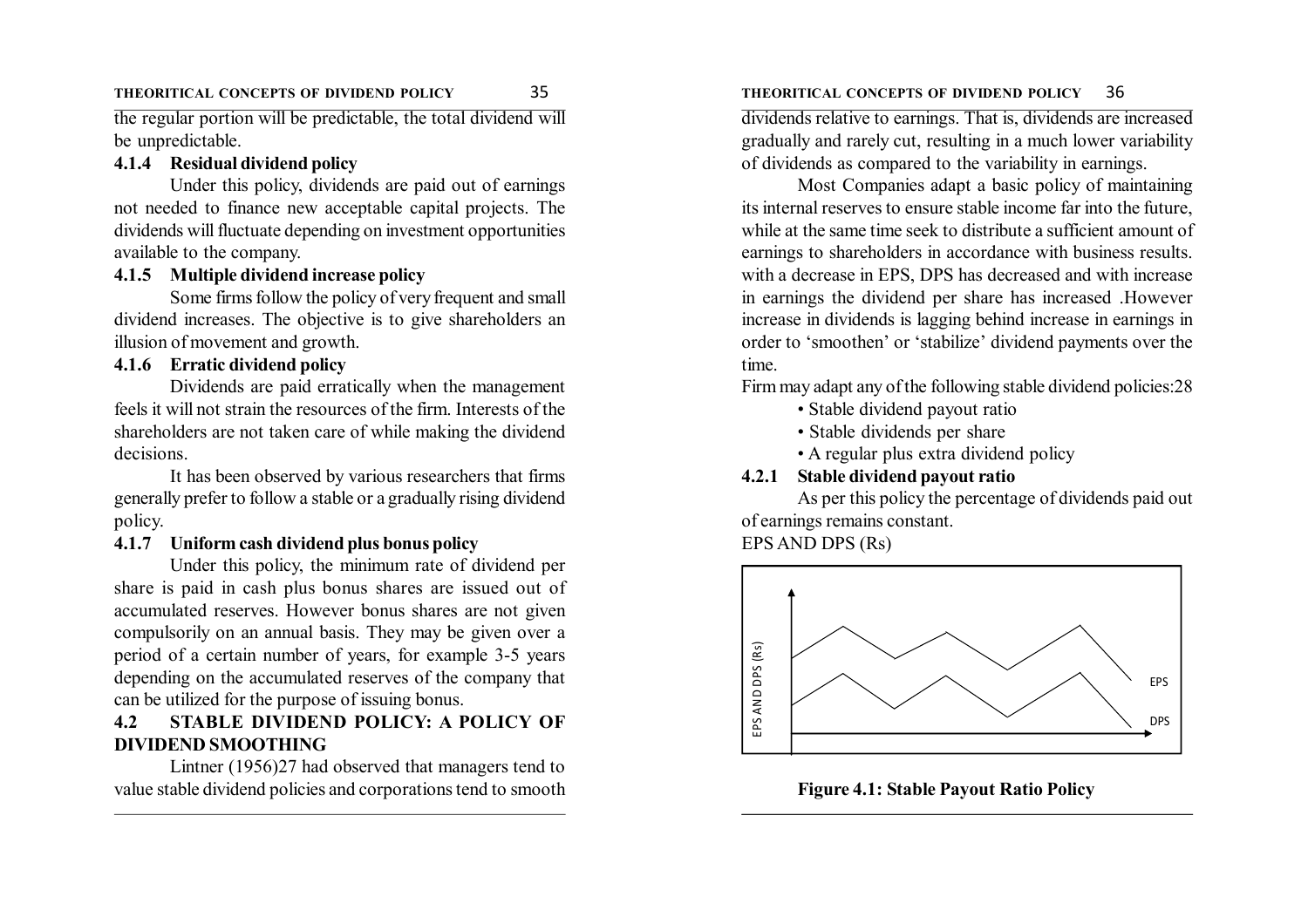#### **4.2.2 Stable dividends per share**

According to this policy, the firm pays a certain fixed amount of dividend per share every year. Annual dividend per share is increased only when the company reaches a new level of earnings and expects to maintain



#### **Figure 4.2:StableDividend perShare Policy 4.2.3 A regular plus extra dividend policy**

According to this policy a certain fixed percentage or a minimum amount of dividend is paid every year, which is referred to as regular dividend. The firm pays 'additional' or 'extra' dividend if earnings are higher than normal in any year. Earnings



#### **4.2.4 Rationale for stable dividend policy**

Most firms adapt a stable dividend policy. If a firm's earnings are temporarily depressed or if it needs a substantial amount of funds for investment, then it might well maintain its regular dividend using borrowed funds to meet its needs, until things returned to normal. The logic or rationale for stable dividend policy is:

Stockholders like stable dividends—many of them depend on dividend income, and if dividends were cut, this might cause serious hardship to them. A stable dividend policy is desirous for many investors such as retired persons, who take dividends as a source to meet their current living expenses.

A stable dividend policy would reduce investor uncertainty, and reductions in uncertainty are generally associated with lower capital costs and higher stock prices, other things being equal.

Institutional investors generally prefer to invest in companies having stable dividend records

Adoption of stable dividends is advantageous for a company interested in raising funds from external sources as shareholders willingly invest in companies having stable dividends as they havemore confidence in such companies.

The disadvantage is that such a policy might decrease corporate flexibility. Once a company has adapted a stable dividend policy, any change in such a policy may have adverse effects on the company image and may result in creating serious doubts in the minds of investors about financial standing of the company, which might prove to be very dangerous for the company at a later stage.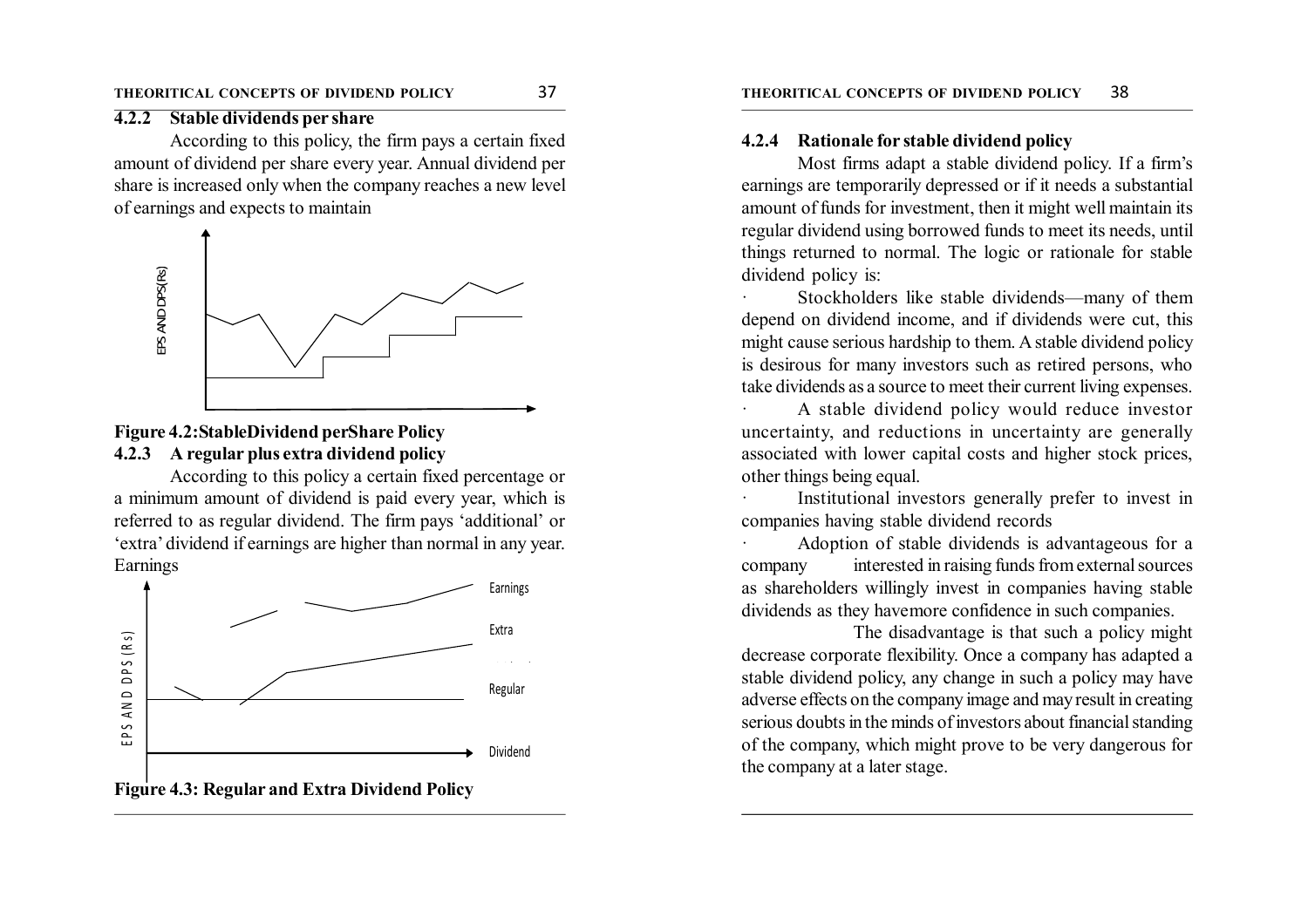#### **REFERENCES**

· Lintner, John, "Distribution of incomes of corporations among dividends retained earnings and taxes", American Economic Review, 46, May 1956, p. 97-113

· Prasanna Chandra, Financial Management : Theory and Practice, Tata Mc-Graw-Hill Publishing Company Ltd., New Delhi, p 496, 497

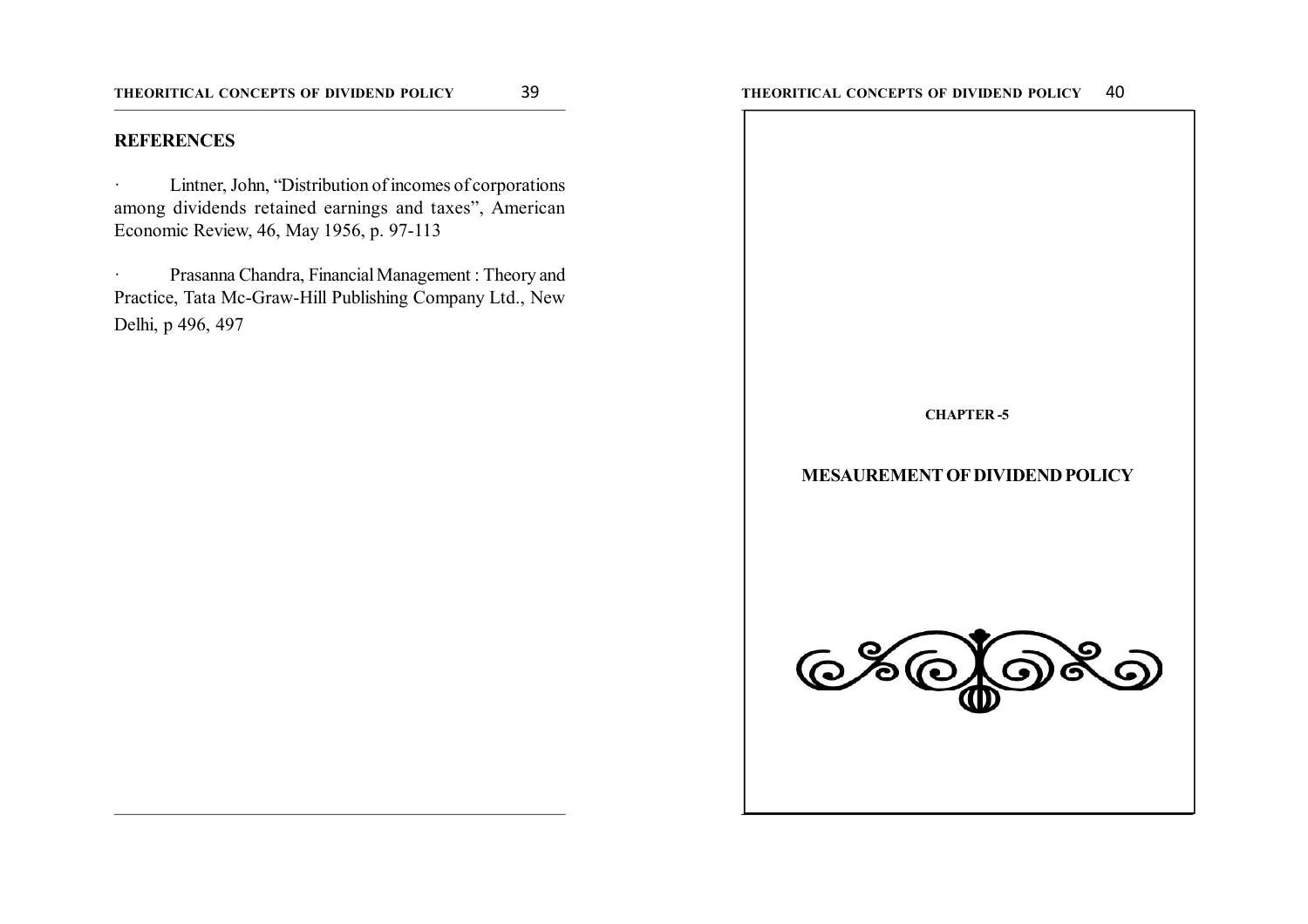#### **CONTENT**

- **5.1** Steps to be followed in setting dividends
- **5.2** Dividend and a firm's life cycle
- **5.3** Measures of Dividend Policy

#### **THEORITICAL CONCEPTS OF DIVIDEND POLICY** 41 **THEORITICAL CONCEPTS OF DIVIDEND POLICY** 42

# **5.1 STEPS TO BE FOLLOWED IN SETTING DIVIDENDS**

The points considered by the BOD while making the dividend decision has already been discussed earlier in 3.4 The Dividend Decision.

The dividend payment procedure involves determination of a firm's profitable investment opportunities over a reasonable time horizon; projection of the firm's operating cash flows necessary for financing the projects; estimation of the residual funds which can be made available for distribution; finalizing the target payout rates keeping in view industry trends, financial soundness of business, future prospects, borrowing capacity etc. among other factors; and finally setting a feasible payout rate for the current year

The steps to be followed by a firm in setting dividends are briefly listed as follows:

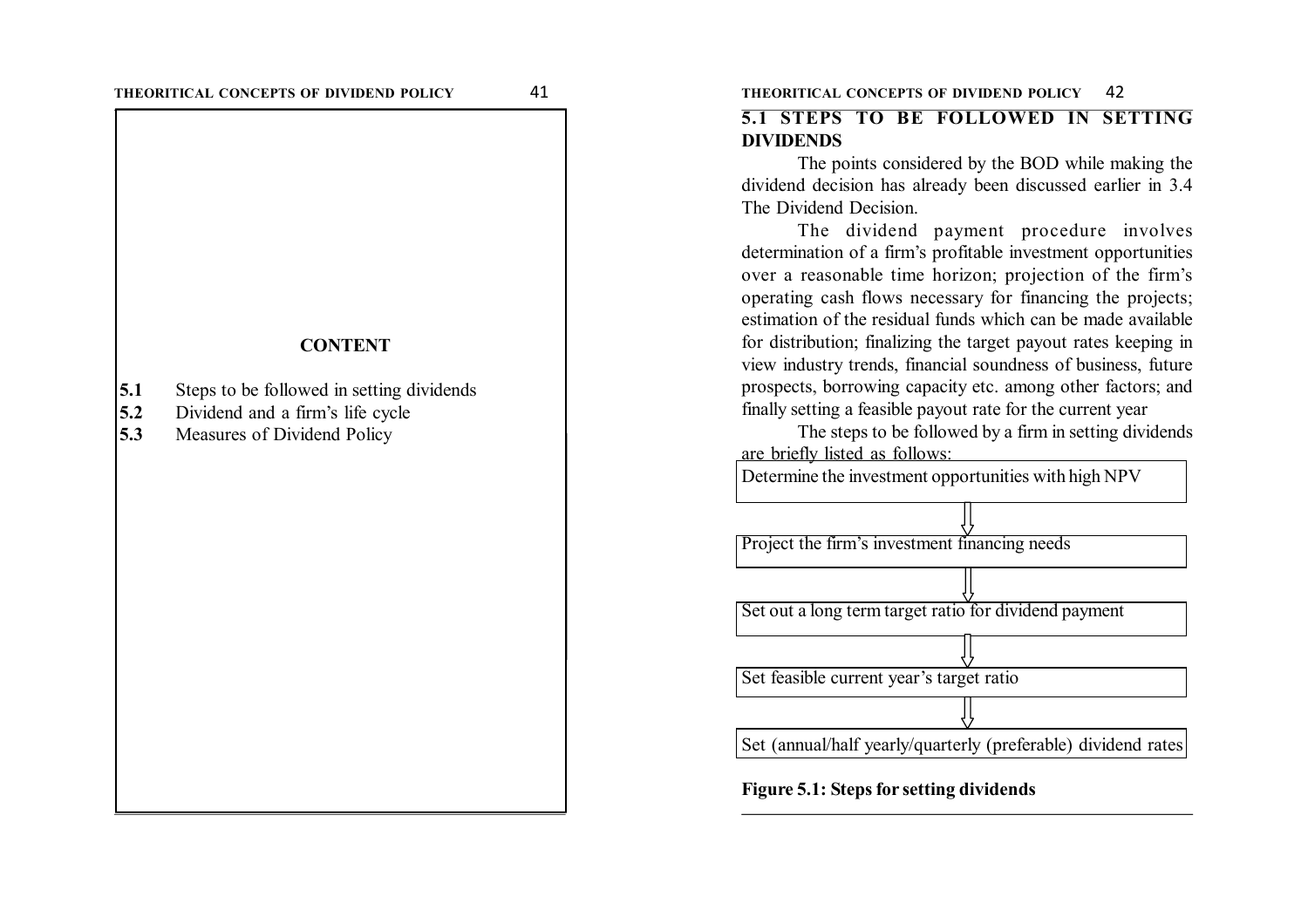# **5.2 DIVIDEND AND A FIRM'S LIFE CYCLE**

The payout policy of firms undergoes systematic changes over their life cycle. New firms or firms that are in the growth stage pay very low or no dividends as during this initial growth period firms retain funds to finance investment. Mature firms that are no longer in a growth phase often pay high and increasing dividends. Thus, dividend payout keeps increasing as firms grow more mature and finally d stage arises where a firm's cash flow exceeds its capital needs, and during this liquidation stage, excess cash is distributed generously in the form of cash dividends to the shareholders.

| <b>Stage of Growth</b> |                      |                          |                          |  |  |
|------------------------|----------------------|--------------------------|--------------------------|--|--|
| <b>Stage I</b>         | <b>Stage II</b>      | <b>Stage III</b>         | <b>Stage IV</b>          |  |  |
| <b>Introduction</b>    | <b>Rapid Growth</b>  | <b>Maturity</b>          | Decline                  |  |  |
| <b>Dividend Policy</b> |                      |                          |                          |  |  |
| No Dividend            | <b>Low Dividend</b>  | Growing or               | <b>Generous Dividend</b> |  |  |
|                        | <b>Payout Policy</b> | <b>Increasing Payout</b> | <b>Payout Policy</b>     |  |  |
|                        |                      | Policy                   |                          |  |  |

# **Figure 5.2: Dividend and a firm's life cycle**

# **5.3 MEASURES OF DIVIDEND POLICY**

**Dividend Payout:** measures the percentage of earnings that the company pays in dividends. The Dividend payout ratio of a firm indicates the percentage of earnings that is distributed to the owners in the form of cash; calculated by dividing the firm's cash dividend per share by its earnings per share. Dividend Payout = Dividends per share/ Earnings per share

**Dividend Yield:** measures the return that an investor can make from dividends alone. Dividend Yield = Dividends / Stock Price

#### **Dividend Cover :**

 indicates the vulnerability or margin of safety, of dividend payments to a drop in earnings. 2929 Jim Mc Menamin, Financial Management - An Introduction, Oxford University '

The dividend cover ratio is used to assess a company's ability to pay dividends to its ordinary shareholders from its distributable earnings.

Dividend Cover = Earnings per Share / Dividends per share

# **REFERNCES**

Jim Mc Menamin, Financial Management - An Introduction, Oxford University ' Press, Reprinted - Replica Press Pvt. Ltd., Delhi 110 040, 2000, p. 486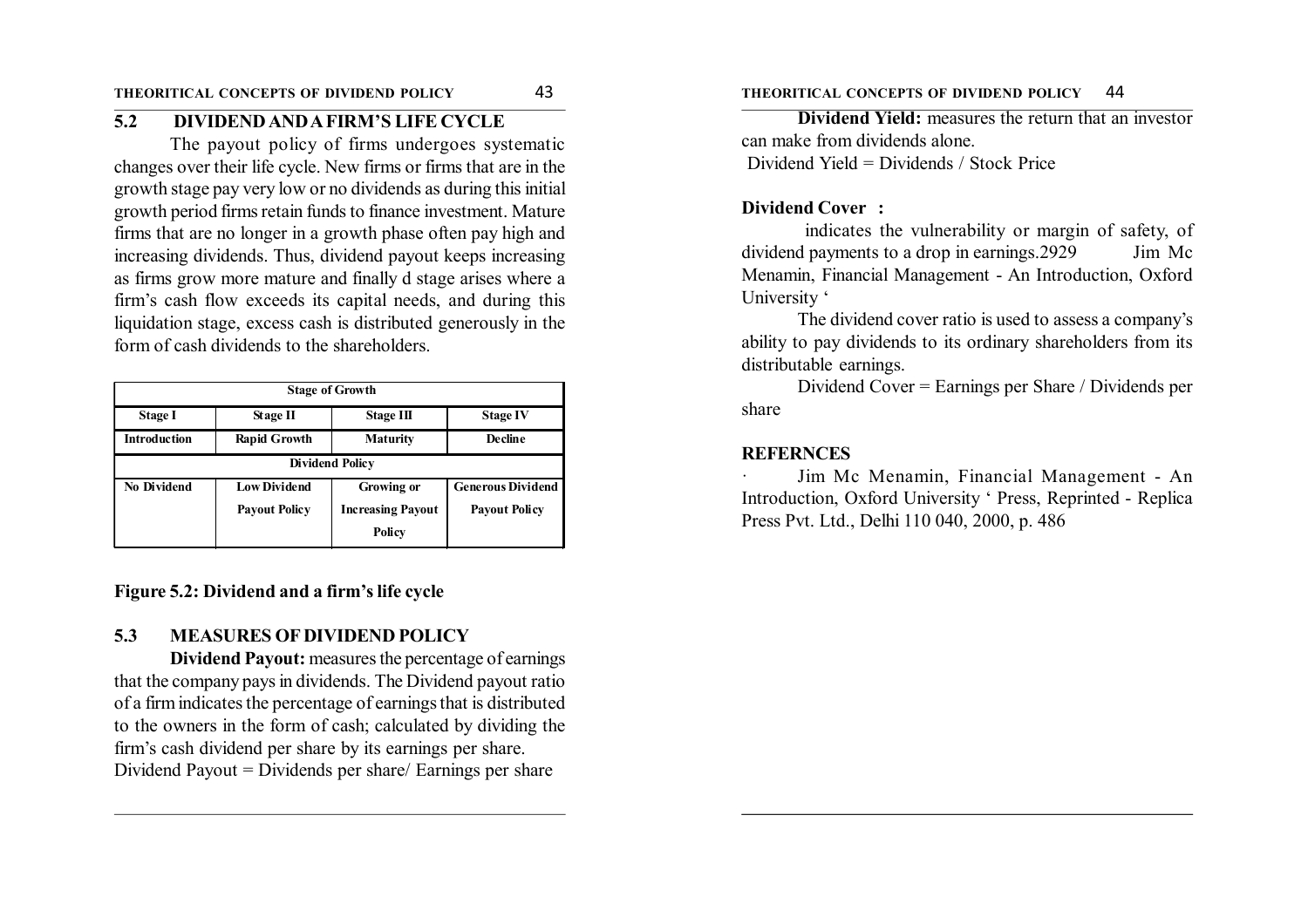#### **THEORITICAL CONCEPTS OF DIVIDEND POLICY** 45 **THEORITICAL CONCEPTS OF DIVIDEND POLICY** 46

#### **BIBLIOGRAPHY AND WEBLIOGRAPHY**

· Guidance Note on Terms used in Financial Statements, ICAI

· R.P. Rustagi, Financial Management, Galgotia Publishing Company, 2001.

Dr. S.N. Maheshwari, Elements of Financial Management, Sultan Chand and Sons, 1999.

Moyer Mc Guigan Kretlow, Contemporary Financial Management, Eight editions, Southwestern College Publishing, 2001.

· Ronald C. Lease, Kose John, Avner Kalay. Uri Loewenstein, Oded H. Sarig, Dividend Policy- Its Impact on Firm Value, Harvard Business School Press, Boston, Massachusetts, 2000 p. 29

Janis C. Vanhorn, 1975 F. Management and Policy Prentice Hall of India P. Ltd. N. Delhi, 1975, Page 264.

James Walter "Dividend Policy its effluence on the value of enterprise journals of finance-18th May 1963 P. 280

James C. Vanhorn, Prantice Hall of India, 1975, P. 263.

Lintner, John. "Distribution of Incomes of Corporations among dividends, Retained Earnings and Taxes" American Economic Review 46, May 1956, p. 97-133

· Aswath Damodaran, "A Framework For Analyzing Dividend Policy", Corporate Finance: Theory And Practice, John Wiley and Sons, Inc., 2000.

Miller, Merton H., and Modigliani, Franco. "Dividend Policy, Growth and the Valuation of Shares: Journal of Business 34, No. 4, October 1961, p. 411-433

Aswath Damodaran, "The Determinants of Dividend Policy", Corporate Finance: Theory a Practice, John Wiley and Sons, Inc., 2000.

Bhattacharya, S. "Imperfect information, Dividend policy, and 'the bird in the hand fallacy," Bell Journal of Economics 10, 1979, p. 259-270

Miller, Merton, and Kevin Rock, "Dividend Policy 00Under0 0) Asym0metric Information,"'' Journal of Finance, vol. 40, September 1985, p. 1031-1051

John, Kose, and Williams, Joseph. asy"Dividends, dilutin and Taxes: A signaling Equilibrium." Journal of Finance 40, no.4, September 1985, p. 1053-1070

Williams, Joseph. "Efficient Signaling with Dividends, Investment and stock repurchases." Journal of Finance 43, no.3, July 1988, p. 737-747

Gordon Myron J., "Optimal Investment and Financing Policy:, Journal of Finance, May 1963, p. 264-272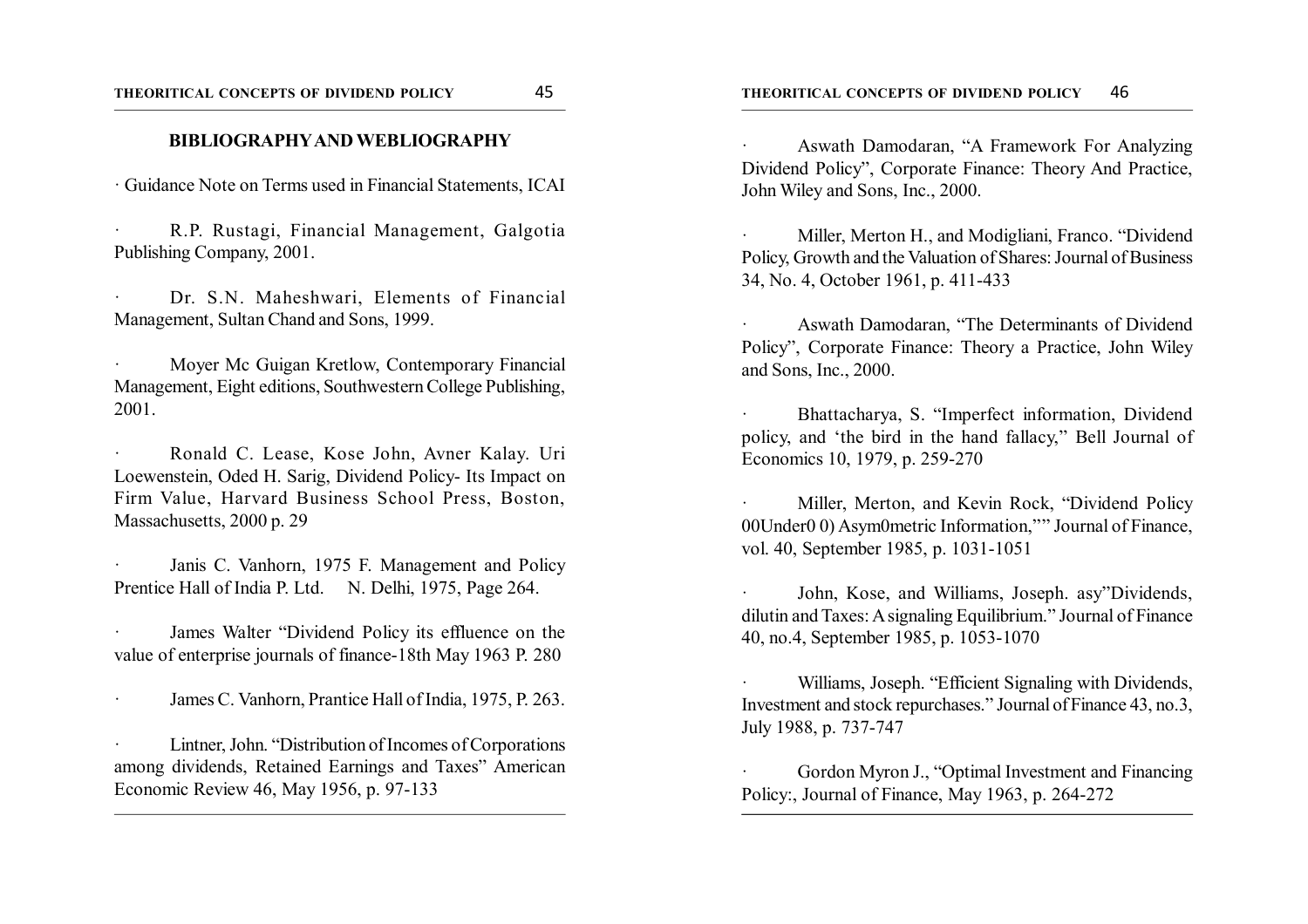Lintner, John, "Dividends Leverage, Stock Prices, and the Supply of Capital of Corporations", Review of Economics and Statistics, August 1962, p. 243-269

Ravi M Kishore, Dividend Policies and Share Valuation, Taxmann's Financial Management, 2001.

Jensen Michael. C., and William Meckling, 'Theory of the Firm: Managerial Behavior, Agency Costs and Ownership Structure', Journal of Financial Economics, Vol. 3, 1976, p. 305-60

Jensen, Michael C., "Agency Cost of Free Cash Flow, Corporate Finance, and Takeovers", American Economic Review 76666(2), 198, p6. 323-329

Dr. S.N. Maheshwari, Elements of Financial Management, Sultan Chand & Sons, New Delhi, 1999.

· 30 James Walter, " Dividend Policy : its influence on the Value of The Firm", Journal Of Finance, May 1963, p. 280-290

Prasanna Chandra, "Dividend policy and firm value", Financial Management, Theory and practice, Fifth edition, Tata McGraw-Hill Publishing Co., New Delhi.

Lintner, John, "Distribution of incomes of corporations among dividends retained earnings and taxes", American Economic Review, 46, May 1956, p. 97-113

· Jim Mc Menamin, Financial Management - An Introduction, Oxford University '

· Press, Reprinted - Replica Press Pvt. Ltd., Delhi 110 040, 2000.

· Advanced Auditing, C.A. Final Module.

· www.kalpanknowledgebank.com

· www. kfknowledgebank.kaplan.co.uk

http://www.ccfr.org.cn/cicf2012/papers/ 20120104143625.pdf

· http://ssrn.com/abstract=1216171

· http://kfknowledgebank.kaplan.co.uk/KFKB/ Wiki%20Pages/International%20dividend%20policy.aspx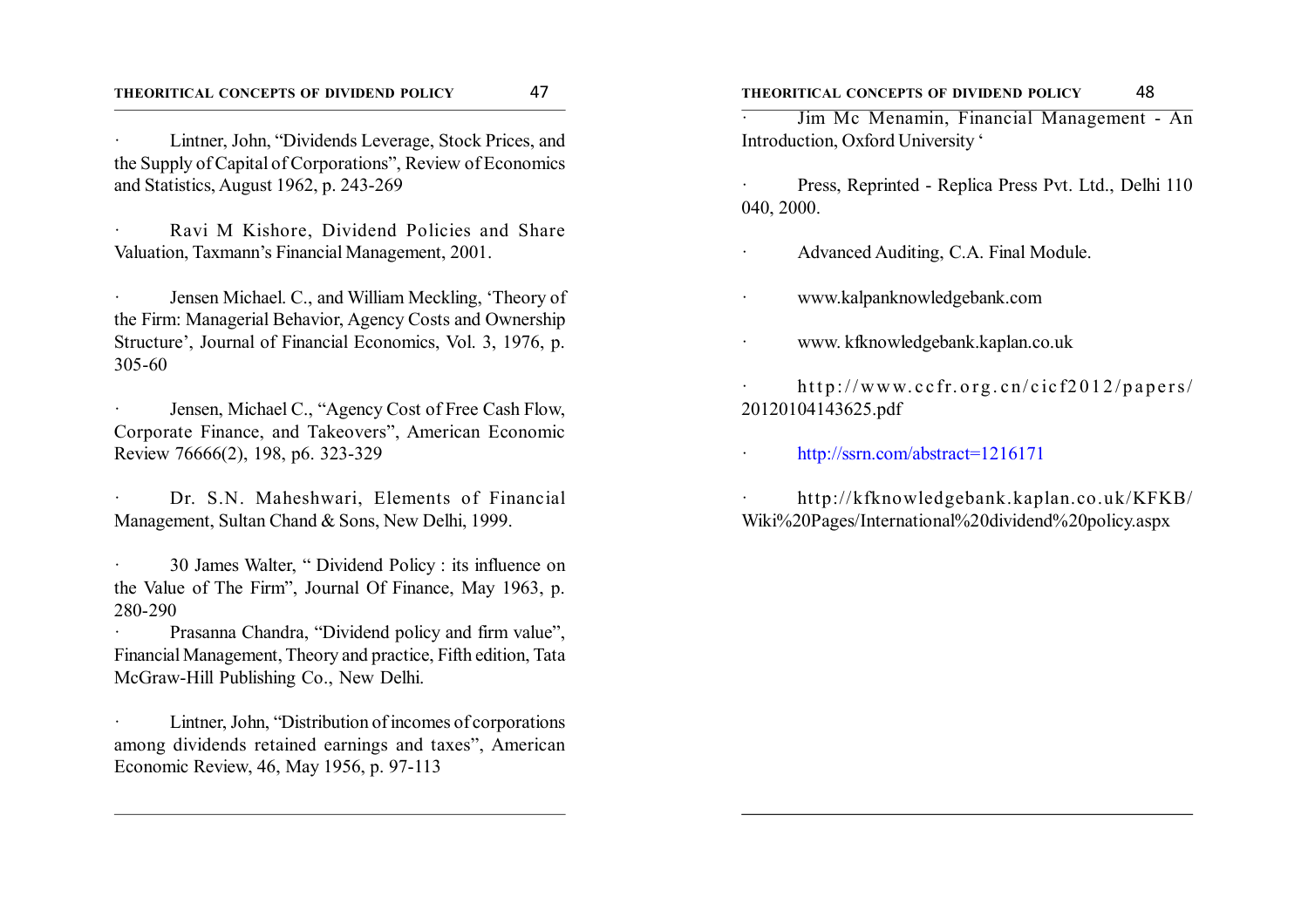# **(Footnotes)**

1 Guidance Note on Terms used in Financial Statements, ICAI

2 R.P. Rustagi, Financial Management, Galgotia Publishing Company, 2001, p. 806

3 Dr. S.N. Maheshwari, Elements of Financial Management, Sultan Chand and Sons, 1999, p. C 71

4 Moyer Mc Guigan Kretlow, Contemporary Financial Management, Eight edition, Southwestern College Publishing, 2001 p. 516

5 Ronald C. Lease, Kose John, Avner Kalay. Uri Loewenstein, Oded H. Sarig, Dividend Policy- Its Impact on Firm Value, Harvard Business School Press, Boston, Massachusetts, 2000 p. 29

6 Janis C. Vanhorn, 1975 F. Management and Policy Prentice Hall of India P. Ltd. N. Delhi, 1975, Page 264.

7 James Walter "Dividend Policy its effluence on the value of enterprise journals of finance-18th May 1963 P. 280

8 James C. Vanhorn, Prantice Hall of India, 1975, P. 263.

9 Lintner, John. "Distribution of Incomes of Corporations among dividends, Retained Earnings and Taxes" American Economic Review 46, May 1956, p. 97-133

10 Aswath Damodaran, "A Framework For Analyzing Dividend Policy", Corporate Finance: Theory And Practice, John Wiley and Sons, Inc., 2000, p. 572-598

11 Miller, Merton H., and Modigliani, Franco. "Dividend Policy, Growth and the Valuation of Shares: Journal of Business 34, No. 4, October 1961, p. 411-433

12 Aswath Damodaran, "The Determinants of Dividend Policy", Corporate Finance: Theory a Practice, John Wiley and Sons, Inc., 2000 p. 544-570

13 Bhattacharya, S. "Imperfect information, Dividend policy, and 'the bird in the hand fallacy," Bell Journal of Economics 10, 1979, p. 259-270

14 Miller, Merton, and Kevin Rock, "Dividend Policy 00Under0 0) Asym0metric Information,"'' Journal of Finance, vol. 40, September 1985, p. 1031-1051

15 John, Kose, and Williams, Joseph. "Dividends, dilutin and Taxes: A signaling Equilibrium." Journal of Finance 40, no.4, September 1985, p. 1053-1070

16 Williams, Joseph. "Efficient Signaling with Dividends, Investment and stock repurchases." Journal of Finance 43, no.3, July 1988, p. 737-747

17 Gordon Myron J., "Optimal Investment and Financing Policy:, Journal of Finance, May 1963, p. 264-272